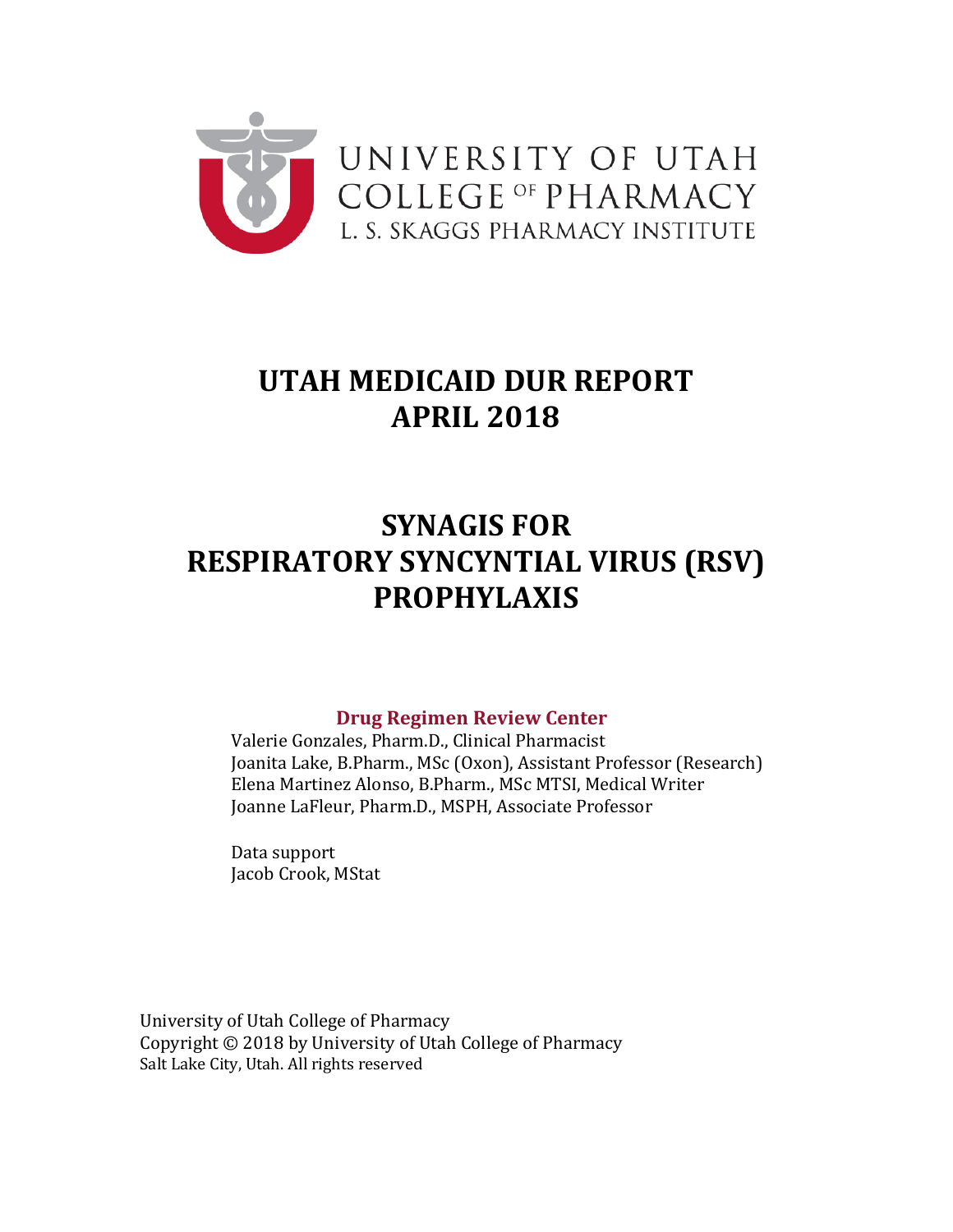# **Contents**

| Table 3. AAP Recommendations for Palivizumab Prophylaxis vs. Palivizumab Labeling 8            |  |
|------------------------------------------------------------------------------------------------|--|
|                                                                                                |  |
|                                                                                                |  |
|                                                                                                |  |
|                                                                                                |  |
|                                                                                                |  |
| Table 6. All Medicaid Utilization, Fee-for-Service Fills 2015 to March 5 <sup>th</sup> 2018 16 |  |
|                                                                                                |  |
|                                                                                                |  |
|                                                                                                |  |
| Table 9. Patient counts by number of treatments based on CPT 90378 claims during recent RSV    |  |
| Table 10. Patient counts by number of treatments based on palivizumab NDC claims during        |  |
|                                                                                                |  |
|                                                                                                |  |
|                                                                                                |  |
|                                                                                                |  |
|                                                                                                |  |
|                                                                                                |  |
|                                                                                                |  |
|                                                                                                |  |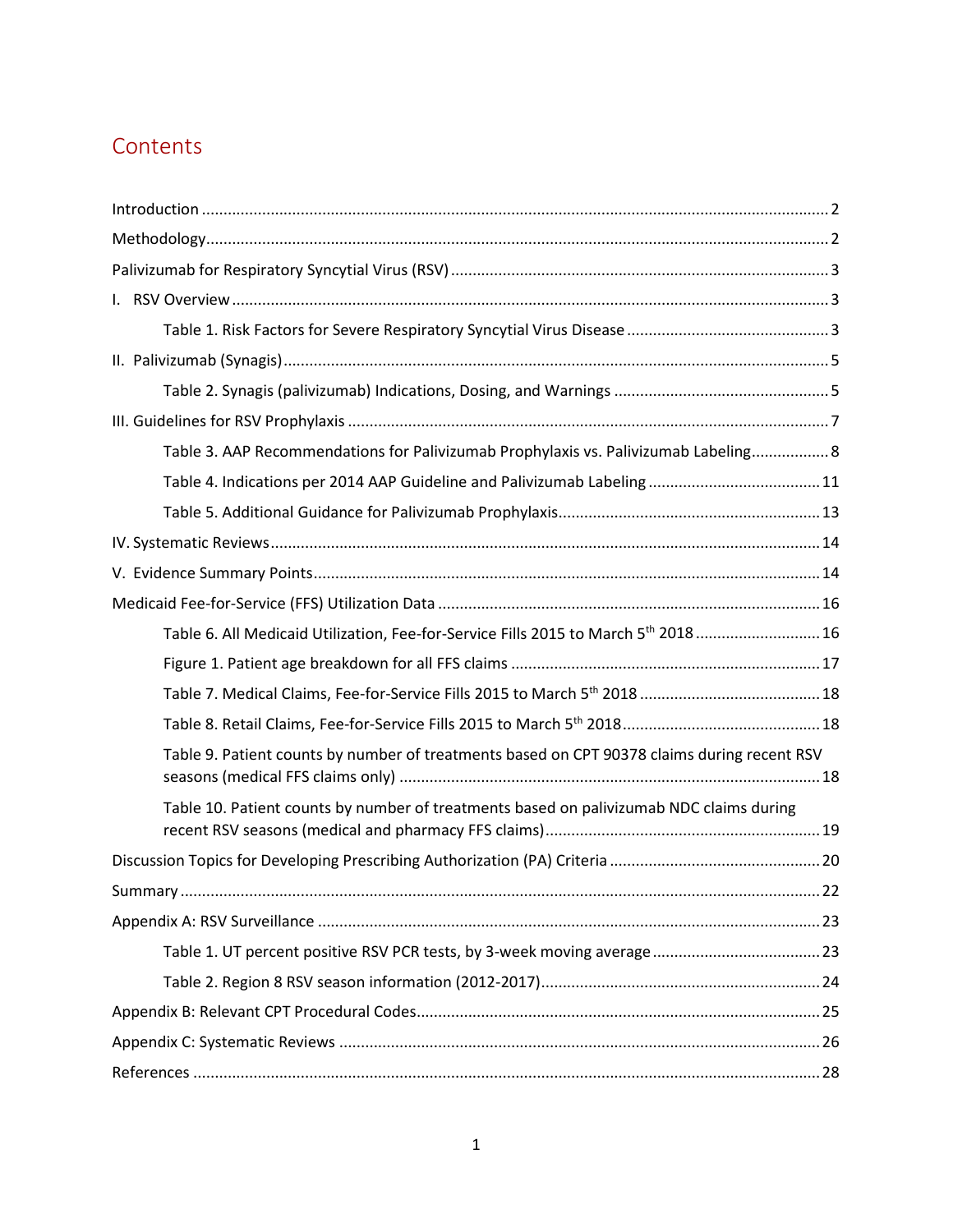## <span id="page-2-0"></span>Introduction

Respiratory syncytial virus (RSV) is a common pathogen infecting all age groups and usually causes a self-limiting upper respiratory illness. In the more vulnerable, such as preterm or young infants with certain chronic conditions, RSV can lead to severe lower respiratory tract infections (LRTI) such as bronchiolitis and pneumonia.<sup>1</sup> Between 2 to 3 percent of infants in the first year of life develop an RSV infection severe enough to require hospitalization until symptoms improve.<sup>2</sup> Palivizumab is the first and only immunoprophylaxis available, licensed by the Food and Drug Administration (FDA) in 1998, to help prevent serious RSV-mediated LRTI in high-risk pediatric patients 2 years of age or younger.

Recommendations regarding RSV prophylaxis from the American Academy of Pediatrics (AAP) have evolved with data that has become available since the product's approval. The most recent AAP guideline was published in 2014, when the AAP's Committee on Infectious Diseases and Bronchiolitis provided more precise definitions of the 'high risk' pediatric patient to better define who should be treated.<sup>3</sup> In general, the AAP guideline does not recommend use for any individual beyond 24 months. Some prophylaxis criteria developed by the committee are more restrictive compared to the product's labeling, while some recommendations are less restrictive.<sup>3,4</sup> These differences are described further in the guideline section of this review. Relevant systematic reviews were also taken into consideration to explore evidence addressing the use of palivizumab in children over 2 years old. Finally, Medicaid utilization data is provided in addition to points for consideration to facilitate the development of prior authorization criteria for palivizumab.

## <span id="page-2-1"></span>Methodology

Websites for the FDA, Medline (PubMed), Centers for Disease Control and Prevention, American Academy of Pediatrics, Guidelines.gov, and the National Institute for Health Care Excellence were searched for background information on RSV, bronchiolitis, and palivizumab use. The Cochrane Library was searched for systematic reviews, with particular focus given to randomized-controlled evidence regarding the efficacy of palivizumab published after the 2014 AAP palivizumabprophylaxis guideline. The drug information resources, Lexicomp and Micromedex, were also used.

Utilization data was queried for the fee-for-service (FFS) Medicaid population, looking at claims related to the product's National Drug Code (NDC) and related to the Current Procedural Terminology (CPT) code 90378 (Respiratory syncytial virus, immune globulin, for intramuscular use, 50 mg).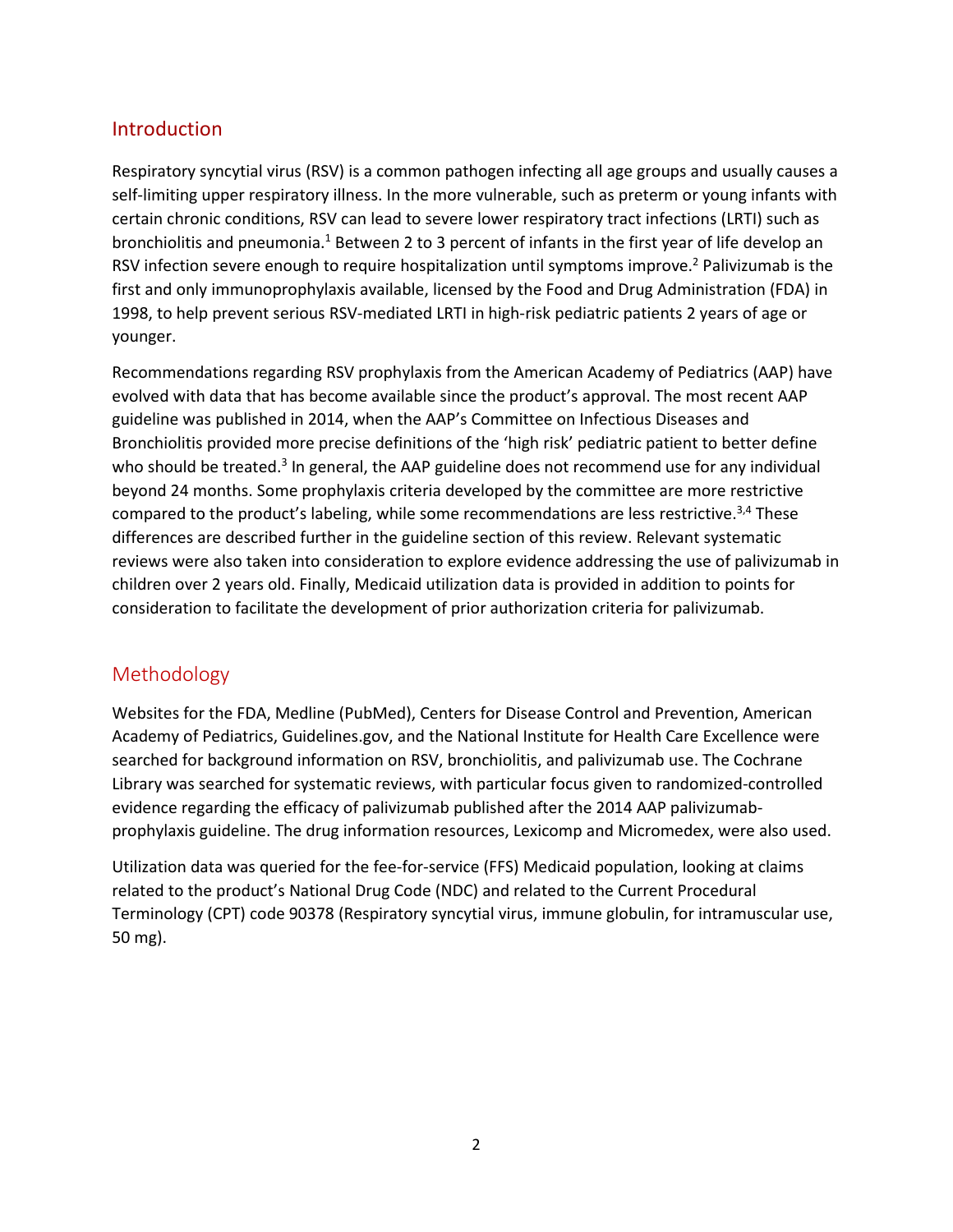# <span id="page-3-0"></span>Palivizumab for Respiratory Syncytial Virus (RSV)

### <span id="page-3-1"></span>I. RSV Overview

Respiratory syncytial virus (RSV) is a frequent infection affecting all age groups.<sup>5</sup> Most people become infected by 2 years old and develop only upper-respiratory symptoms which may include rhinorrhea, pharyngitis, cough, headache, fatigue, and fever.<sup>1,5</sup> In the more vulnerable, mainly young infants and older adults with chronic conditions, RSV can cause more severe lowerrespiratory tract infections such as bronchiolitis and pneumonia.<sup>5</sup> RSV can also exacerbate serious conditions such as asthma, chronic obstructive pulmonary disease, and congestive heart failure.

Between 2 to 3 percent of infants in the first year of life develop a lower-respiratory tract infection severe enough to require hospitalization.<sup>2</sup> Among the pediatric age group below five years old, there are approximately 58,000 hospitalizations each year in the United States (US) due to RSV infection.<sup>2,5</sup> About 58 to 64% of pediatric hospitalizations occur in patients who are 5 months or younger. Table 1 lists risk factors associated with severe RSV disease.2

<span id="page-3-2"></span>

| Table 1. Risk Factors for Severe Respiratory Syncytial Virus Disease <sup>5</sup> |                                   |  |  |  |  |
|-----------------------------------------------------------------------------------|-----------------------------------|--|--|--|--|
| Risk factors for the young                                                        | Risk factors for adults           |  |  |  |  |
| • infant prematurity                                                              | · older adults, especially those  |  |  |  |  |
| • children younger than 2 years old with chronic lung or heart                    | $\geq$ 65 years of age            |  |  |  |  |
| disease                                                                           | adults with chronic lung or heart |  |  |  |  |
| • children with suppressed immune systems                                         | disease                           |  |  |  |  |
| . children who have neuromuscular disorders, including those                      | adults with weakened immune       |  |  |  |  |
| who have difficulty swallowing or clearing mucus secretion                        | systems                           |  |  |  |  |

In young children that progress to an LRTI, rhinorrhea and decreased appetite are usually the first symptoms to present. A cough emerges 1 to 3 days later, followed by sneezing, fever, and wheezing.<sup>5</sup> Infants in the first few weeks of life may present with little respiratory signs, but mainly with irritability, decreased activity, poor feeding, and apnea.<sup>1,5</sup> About 1 to 2 percent of infected children under 6 months old require hospitalization where oxygen, intubation, and/or mechanical ventilation may be employed until symptoms improve.<sup>5</sup>

RSV causes 50 to 80% of all bronchiolitis cases and between 10 and 30% of these cases involve coinfection with another virus (e.g. enterovirus/rhinovirus, influenza, human metapneumovirus, and parainfluenza virus).<sup>6</sup> Bronchiolitis is characterized by tachypnea, increased respiratory effort, rales, and wheezing from debris accumulation in the small airways.<sup>1,6</sup> Risk factors for severe bronchiolitis include a history of preterm birth, age less than 12 weeks old, immunocompromised status, congenital cardiac disease, chronic lung disease of prematurity, congenital/genetic abnormalities (e.g. cystic fibrosis, Down syndrome, cerebral palsy), and exposure to cigarette smoke in utero or postnatal.<sup>7</sup> Bronchiolitis symptoms usually last between 2 to 3 weeks;<sup>6</sup> however, up to 50% of hospitalized patients will experience recurrent wheezing episodes for several years.<sup>8,9</sup>

RSV is highly transmittable via particle aerosol or direct contact. The incubation period ranges from 2 to 8 days.<sup>1</sup> Hosts with RSV can shed the virus for as long as 3 weeks.<sup>6</sup> Laboratory tests are utilized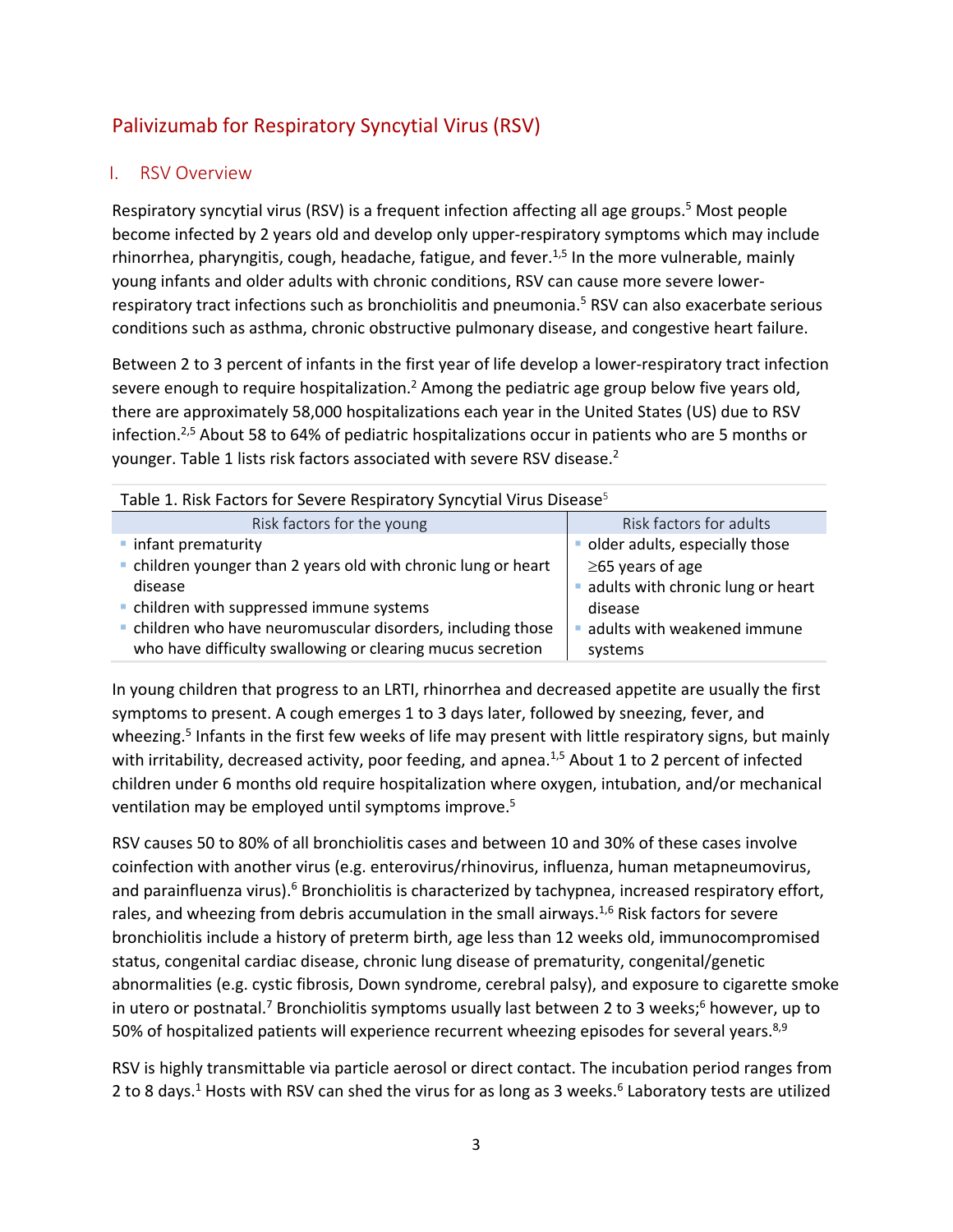to confirm RSV infection since symptoms are nonspecific and can overlap with other viral or bacterial infections.<sup>5</sup> Common tests include antigen testing and real-time reverse transcriptasepolymerase chain reaction (rRT-PCR), which is more sensitive and more frequently performed compared to antigen testing.<sup>5,10</sup> Both methods, however, are effective for diagnosing RSV infection in infants and young children.5

RSV persists on a seasonal basis, generally during fall, winter, and spring in the western region of the US. Timing and severity varies from year to year and between localities.<sup>5,11</sup> Participating laboratories report RSV-testing results to the National Respiratory and Enteric Virus Surveillance System (NREVSS). The ongoing RSV-circulation prevalence can be viewed per state, divisional, regional, and national summaries provided on the Centers for Disease Control and Prevention (CDC) website, although there is considerable lag time for the most recent data points.<sup>10</sup> State-level information for Utah can be found at the CDC website which provides a 3-week moving average of positive RSV tests for the current RSV season.<sup>10</sup> Appendix A provides surveillance data compiled by the US Department of Health and Human Services that can be found on the CDC website: Table 1 provides the 3-week moving average data for the current season in Utah,<sup>10</sup> and Table 2 provides previous RSV-season trends for Region 8 which includes Utah. 12,13 Nonetheless, internal hospital surveillance systems may best reflect the RSV-prevalence for the current season since there is lag time in the CDC state-level data and past regional trends may not necessarily reflect what occurs currently at the local level.

Experimental studies are currently underway for a vaccine, monoclonal antibodies, and antiviral therapies for the prevention and treatment of RSV. <sup>5</sup> The only FDA-approved prophylaxis for RSV is palivizumab—approved only for use in high-risk infants and young children. Other measures that decrease the risk of RSV infection include diligent hand washing hygiene, continued breast feeding for at least six months, and elimination of tobacco smoke exposure to vulnerable children. 6

Guidelines for the treatment of pediatric bronchiolitis do not list palivizumab as an option for active RSV bronchiolitis infection.<sup>14,15</sup> The use of palivizumab is recommended by practice guidelines only for prophylaxis of RSV.<sup>3,15</sup> Prophylaxis guidelines are expounded beginning on page 7. Treatment of patients hospitalized with RSV-induced bronchiolitis primarily relies on supportive care which may include hydration, feeding support, supplemental oxygen, suction of the upper airway, and mechanical ventilation for very severe cases.<sup>14,15</sup> Ribavirin, in an aerosol formulation, is the only agent approved to treat hospitalized infants and young children with severe RSV LRTI.<sup>16</sup> Ribavirin, however, is used sparingly and reserved for life-threatening cases because of its limited efficacy and toxicity profile (e.g. possible bone marrow suppression, carcinogenicity, and teratogenicity).<sup>1,8</sup> The 2015 AAP Red Book notes that the efficacy of ribavirin has been inconsistent in clinical trials, yet is associated with a small, statistically-significant increase in oxygen saturation during acute RSV infection.<sup>1</sup> Nonetheless, a consistent decrease in the need for mechanical ventilation, length of stay in the intensive care unit, or total days of hospitalization has not been demonstrated, and there are potential toxic effects to exposed health care personnel. $<sup>1</sup>$ </sup>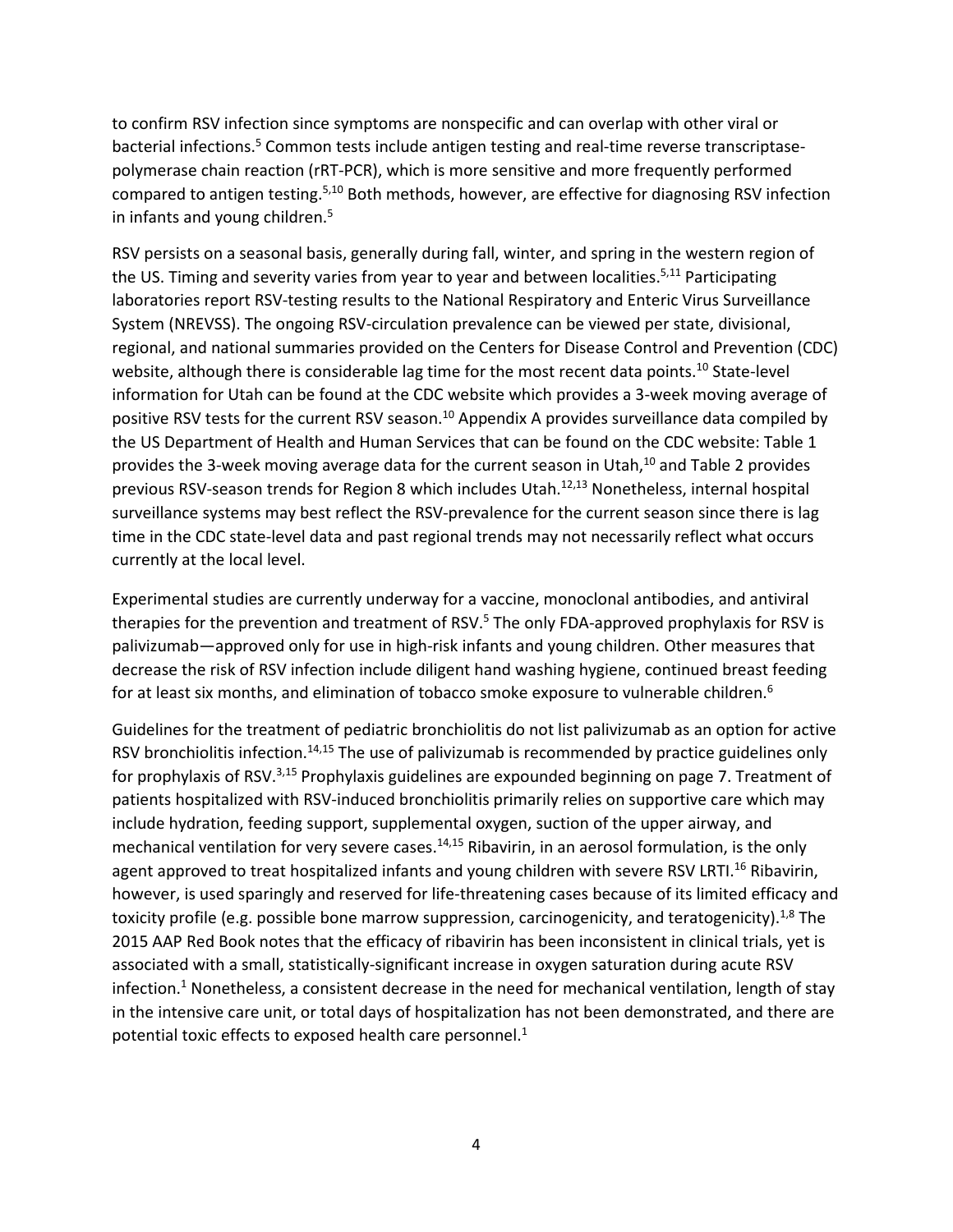### <span id="page-5-0"></span>II. Palivizumab (Synagis)

Palivizumab is an antibody that provides passive immunity by inhibiting viral fusion to host respiratory epithelial cells.<sup>1,4</sup> This immunoprophylaxis is able to hamper viral infection of both A and B RSV subtypes.<sup>17</sup> Although the FDA patent protection has expired for the branded product, a biosimilar for palivizumab has not yet entered the US market.

Palivizumab is indicated only for high-risk pediatric patients who are 2 years of age or younger meeting certain criteria. It is administered intramuscularly, on a monthly basis, per weight-based dosing. Its FDA approval was based on two placebo-controlled randomized trials that provided 5 total monthly injections for the RSV season: one trial (IMpact-RSV) was in children ≤ 24 months of age with a history of prematurity (born at or before 35 week's gestation) and the second trial was in children  $\leq$  24 months of age with hemodynamically significant congenital heart disease.<sup>4,18,19</sup> The former study showed a significant 5.8% absolute reduction (55% relative reduction) in the incidence of RSV hospitalizations for palivizumab compared to placebo (4.8% versus 10.6%, *p*<0.001). The later trial showed a 4.4% absolute reduction (45% relative reduction) for palivizumab versus placebo (5.3% versus 9.7%, *p*=0.003). 4,18,19

There are key differences between the approved labeling for palivizumab and the 2014 AAP guideline. With respect to the continuation of therapy upon an RSV infection, the product labeling recommends continued monthly administration of palivizumab until the end of the RSV season. 4 However, the AAP recommends discontinuing prophylaxis for the remainder of the season upon experiencing an RSV-related hospitalization because the risk of a second RSV-related hospitalization in the same season is very low.<sup>3</sup>

Table 2 summarizes the labeled indications, dosing, and warning/precaution information for palivizumab.

<span id="page-5-1"></span>

| Table 2. Synagis (palivizumab) Indications, Dosing, and Warnings <sup>4</sup>                |
|----------------------------------------------------------------------------------------------|
| <b>Formulations and Indications</b>                                                          |
| <b>Curacia</b> policizumah: Available in EQ mg/Q E mL and 100 mg/1 mL single deservials pros |

**Synagis—** palivizumab: Available in 50 mg/0.5 mL and 100 mg/ 1 mL single dose vials, preservative-free o Store under refrigeration at 36-46℃ upon receipt and until use; do not freeze

### **For the prevention of serious lower respiratory tract disease caused by RSV in pediatric patients having the following:**

- 1) History of premature birth (≤35 weeks gestational age) and who are 6 months of age or younger at the beginning of RSV season
- 2) Bronchopulmonary dysplasia that required medical treatment within the previous 6 months and who are 24 months of age or younger at the beginning of RSV season
- 3) Hemodynamically significant congenital heart disease and who are ≤24 months of age at the beginning of RSV season

*Limitations of use—* safety and efficacy have not been established for treatment of RSV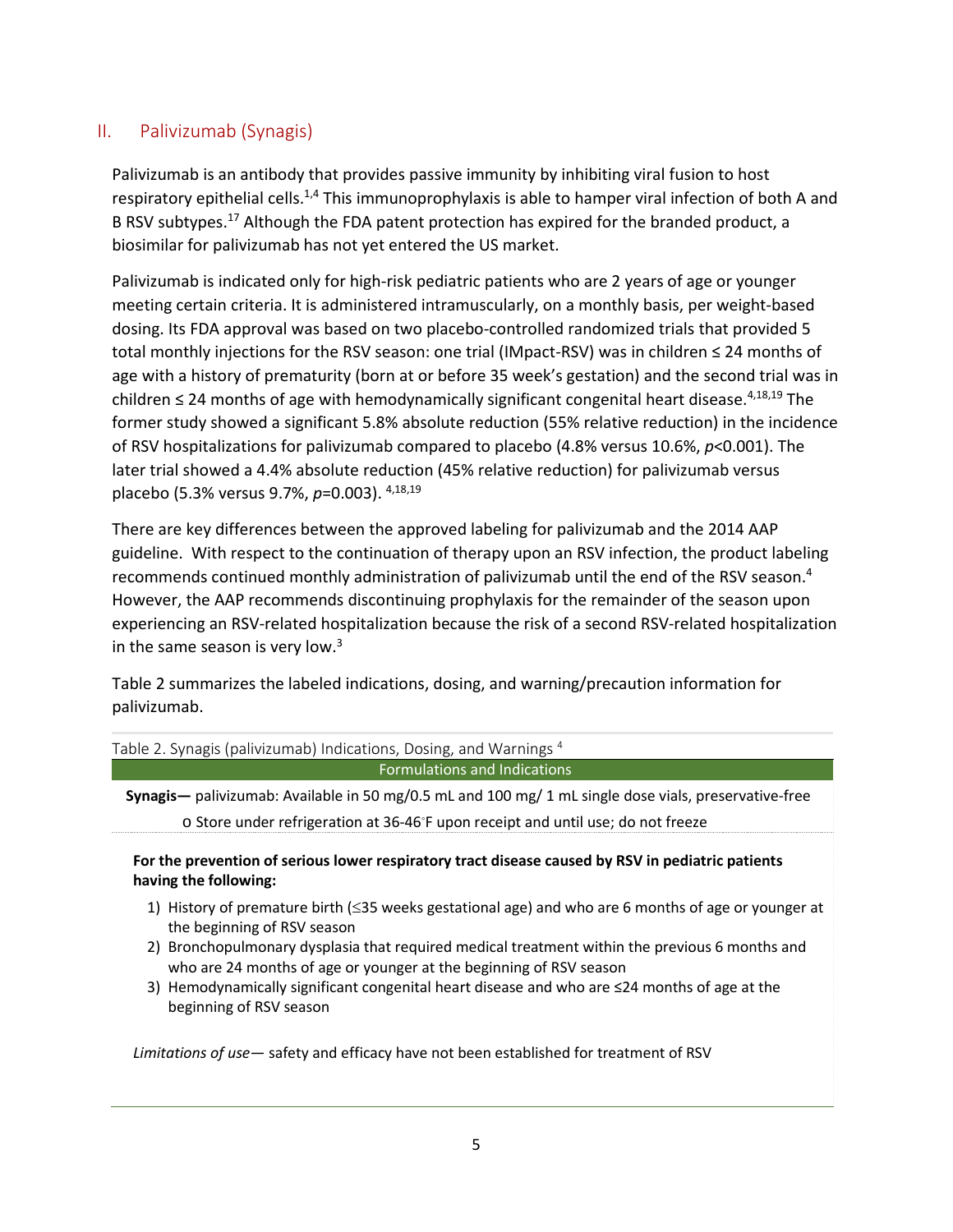#### Table 2. Synagis (palivizumab) Indications, Dosing, and Warnings<sup>4</sup>

#### Dosage and Administration

Dosed as 15 mg/kg of body weight given monthly by intramuscular injection

*Initial dose*— administer prior to commencement of the RSV season; the remaining doses should be administered monthly throughout the RSV season.

- o Children who develop an RSV infection should continue receiving monthly doses to the RSV season end.
- o In the northern hemisphere, the RSV season typically commences in November and lasts through April, but it may be a different time frame in certain communities

*Dose adjustments*— Children undergoing cardio-pulmonary bypass should receive an additional dose as soon as possible after the cardio-pulmonary bypass procedure (even if sooner than a month from the previous dose), since serum levels are reduced during this procedure

*Limitations*—efficacy of palivizumab at doses below or less frequently than the recommended dose, has not been established

*Administration labeling* includes the following: the vial should not be diluted, shaken, or vigorously agitated; do not use if vial contents contain particulate matter or discoloration; employ aseptic technique, preferably into the anterolateral aspect of the thigh; and volumes over 1 mL should be given as a divided dose.

*Elimination half-life* in the pediatric population is approximately 24.5 days; however, there is substantial variability between individuals.<sup>4,20</sup>

#### Warnings, Precautions, and Adverse Reactions

**Contraindications**— hypersensitivity to palivizumab

**Hypersensitivity Reactions**— Anaphylaxis/shock, including fatal cases upon initial exposure or reexposure to palivizumab have occurred. Permanently discontinue use upon a significant hypersensitivity reaction occurs.

The relationship between these reactions and the development of antibodies to palivizumab is unknown. The clinical trial incidence of anti-palivizumab antibody is reported as high as 1.5% in the product label.

**Coagulation abnormalities—** As with any intramuscular injection, use caution for children with thrombocytopenia or any coagulation disorder.

**RSV Diagnostic Test Interference—** May interfere with immunological-based RSV diagnostic tests (e.g. antigen detection-based assays, viral culture assays), however does not interfere with reverse transcriptase-polymerase chain reaction assays. Assay interference could lead to false-negative RSV diagnostic test results.

**Proper Administration—** Administration should occur immediately after dose withdrawal from the vial. **Adverse Reactions**— The most serious adverse reactions are anaphylaxis and other acute

hypersensitivity reactions**.** In clinical trials, as discussed in the package insert, fever and rash were each reported more frequently among palivizumab than placebo recipients, 27% versus 25%, and 12% versus 10%, respectively

**Post Marketing Blood Dyscrasia—** severe thrombocytopenia (platelet count less than 50,000 per µL) is noted

Abbreviation: RSV, respiratory syncytial virus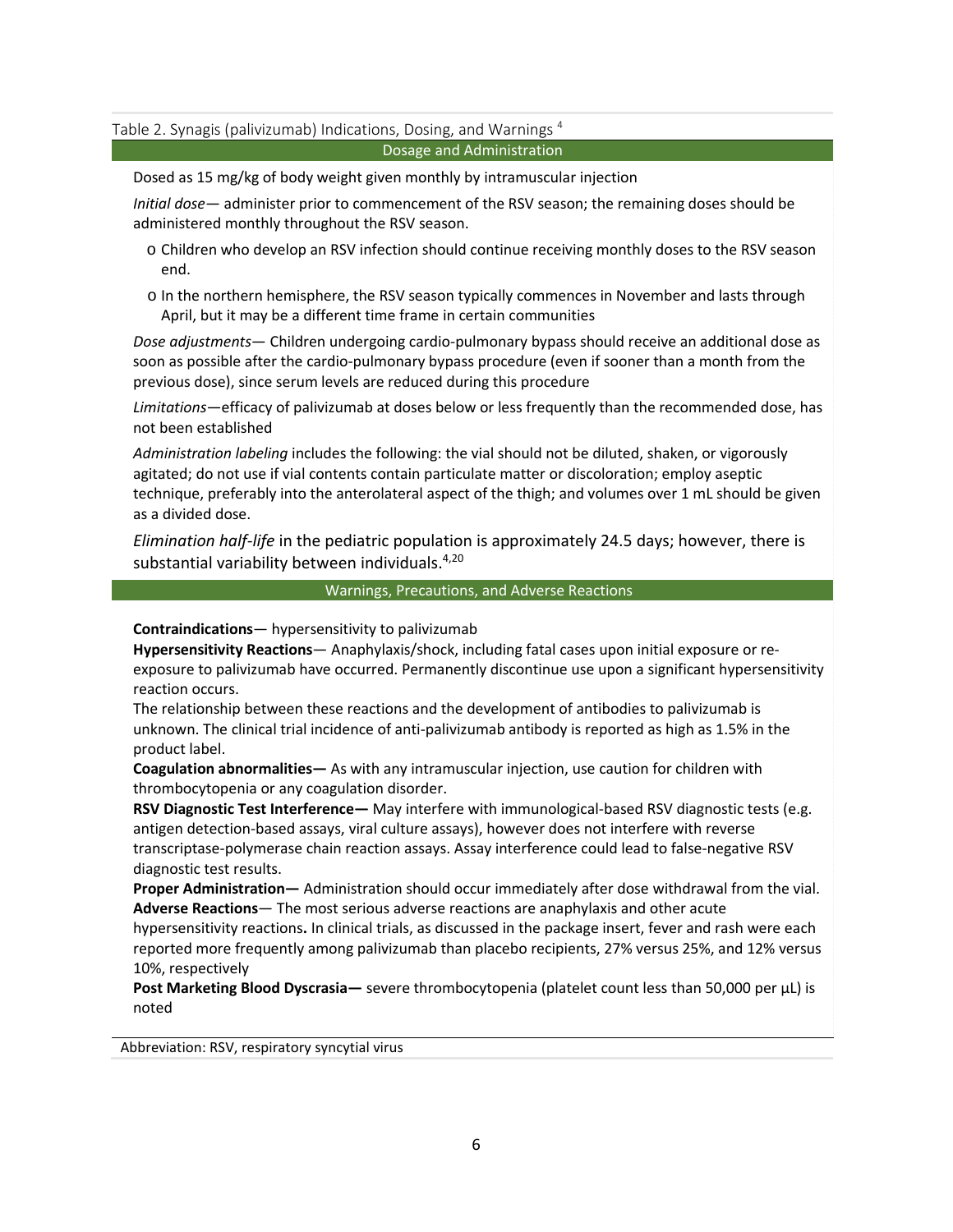### <span id="page-7-0"></span>III. Guidelines for RSV Prophylaxis

As additional information has become available since the approval of palivizumab, the AAP has updated recommendations for the use of palivizumab prophylaxis. In the most recent 2014 update, the committee set out to establish more precise definitions of the 'high risk' patient to clarify where evidence most clearly supported prophylaxis.<sup>2</sup> The updated guideline was composed in consultation with the American College of Chest Physicians, American College of Emergency Physicians, American Thoracic Society, Emergency Nurses Association, National Association of Neonatal Nurses, National Association of Neonatal Nurse Practitioners, and Society of Hospital Medicine.<sup>3</sup> The committee's technical report pointed out that prospective population-based studies of laboratoryconfirmed RSV-hospitalized cases showed mortality rates that were lower than previously estimated and that cost-benefit reports showed high cost versus limited benefit of palivizumab prophylaxis.2

The committee summarized that "[p]alivizumab prophylaxis has limited effect on RSV hospitalizations on a population basis, no measurable effect on mortality, and a minimal effect on subsequent wheezing."<sup>3</sup> There are several populations for which the AAP recommendations are more restrictive compared to the product labeling, as the committee considered data beyond the pivotal clinical trials leading to drug's approval. There are also areas in which the AAP recommendations are broader (i.e. less restrictive) compared to the product labeling. Table 3 provides the recommended populations for palivizumab prophylaxis based on the AAP 2014 guideline, in addition to contrasting labeled indications. Table 4 provides a condensed version of this information, structured by indication category and additional qualifying criteria.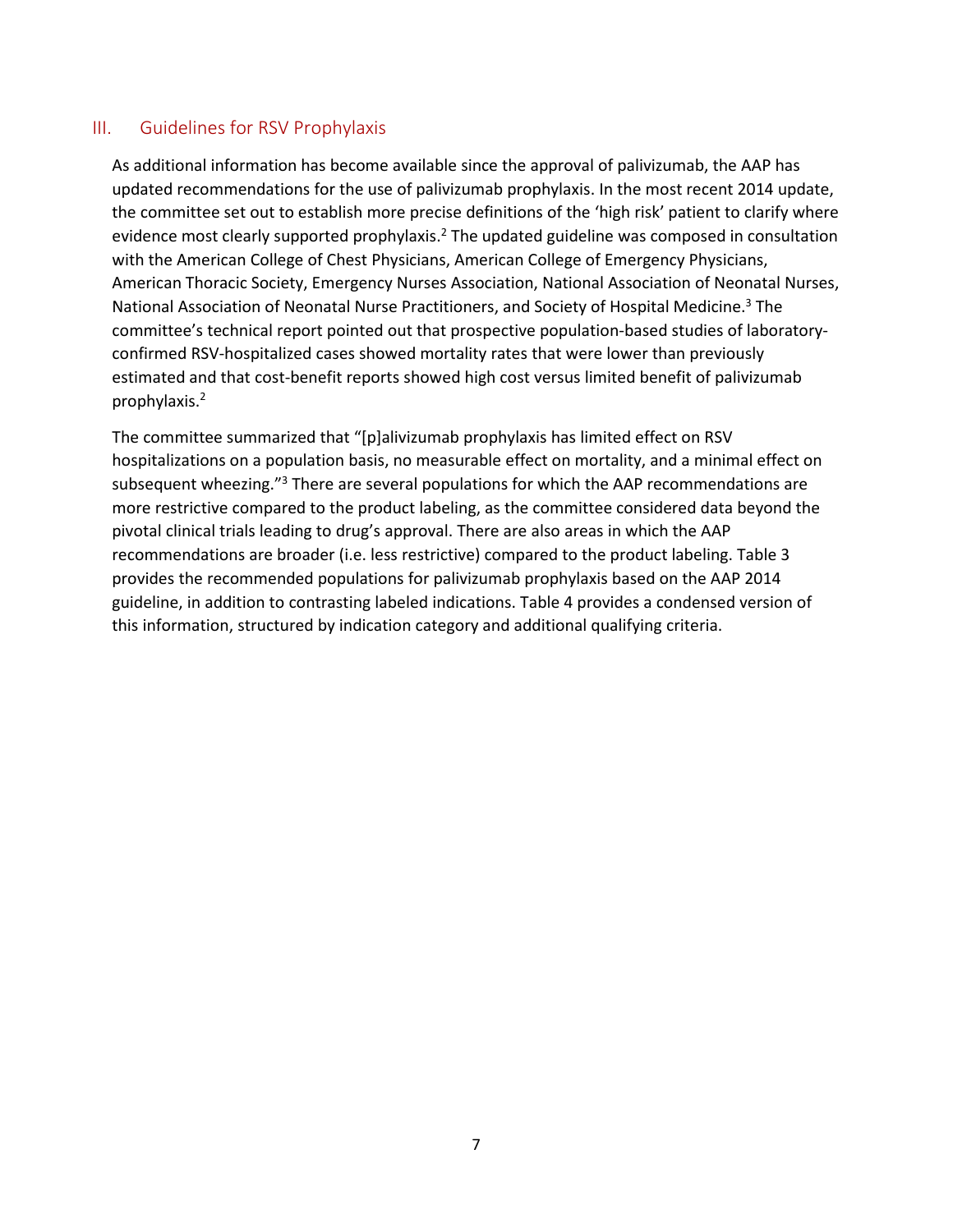<span id="page-8-0"></span>

| Table 3. AAP Recommendations for Palivizumab Prophylaxis vs. Palivizumab Labeling                                                                                                                                                                                                                                                                                                                                                                                                                                                                                                                                                                                                                                                                                                                                                                                                                                                                                                                                                                                                                                                                                      |                                                                                                                                                                                                                                                                                                                                                                                                                                                                                                         |
|------------------------------------------------------------------------------------------------------------------------------------------------------------------------------------------------------------------------------------------------------------------------------------------------------------------------------------------------------------------------------------------------------------------------------------------------------------------------------------------------------------------------------------------------------------------------------------------------------------------------------------------------------------------------------------------------------------------------------------------------------------------------------------------------------------------------------------------------------------------------------------------------------------------------------------------------------------------------------------------------------------------------------------------------------------------------------------------------------------------------------------------------------------------------|---------------------------------------------------------------------------------------------------------------------------------------------------------------------------------------------------------------------------------------------------------------------------------------------------------------------------------------------------------------------------------------------------------------------------------------------------------------------------------------------------------|
| American Academy of Pediatrics (AAP) 2014 Palivizumab                                                                                                                                                                                                                                                                                                                                                                                                                                                                                                                                                                                                                                                                                                                                                                                                                                                                                                                                                                                                                                                                                                                  | Palivizumab                                                                                                                                                                                                                                                                                                                                                                                                                                                                                             |
| Prophylaxis Guideline <sup>2,3</sup>                                                                                                                                                                                                                                                                                                                                                                                                                                                                                                                                                                                                                                                                                                                                                                                                                                                                                                                                                                                                                                                                                                                                   | Labeled Indications <sup>4</sup>                                                                                                                                                                                                                                                                                                                                                                                                                                                                        |
| I. PRETERM INFANTS WITHOUT CHRONIC LUNG DISEASE (CLD) OF<br>PREMATURITY OR CONGENITAL HEART DISEASE (CHD)<br>May consider PAL for infants born before 29 weeks, 0 days'<br>gestation who are younger than 12 months at the start of the RSV<br>season.<br>May consider PAL for infants born later than 29 weeks, 0 days'<br>gestation who are younger than 12 months at the start of the RSV<br>season based on additional risk factors: congenital heart disease,<br>chronic lung disease, or another condition as described below.<br>A second season of palivizumab is not recommended on the basis of<br>prematurity alone. (See section 'X. Use of Palivizumab in the Second<br>Year of Life')<br>Rationale-- Data available for infants born at 29weeks, 0 days' gestation<br>or later does not identify a clear gestational age cutoff for which the<br>benefits of prophylaxis are clear. Thus a universal recommendation is<br>reserved for where the benefits are most clear. Exceptions can be made<br>for infants born later than 29 weeks, 0 days' gestation with additional<br>risk factors such as congenital heart disease, chronic lung disease, etc. | I. Approved for infants with a<br>history of premature birth (<35<br>weeks gestational age) and who<br>are 6 months of age or younger<br>at the beginning of RSV season<br>• The labeled age at the start of<br>RSV season is more restrictive<br>• AAP is more restrictive on the<br>gestational birth age for<br>eligibility<br>• Off-label use for infants<br>qualifying based on gestation<br>age, without CLD or CHD, but<br>who are over 6 months of age<br>at the beginning of the RSV<br>season |
| as reviewed below.<br>II. PRETERM INFANTS WITH CHRONIC LUNG DISEASE (CLD)<br>• May consider PAL for the RSV season during the first year of life for<br>preterm infants who develop CLD of prematurity defined as<br>gestational age <32 weeks, 0 days and a requirement for >21%<br>oxygen for at least the first 28 days after birth.<br>During the second year of life, consideration of PAL is<br>Е<br>recommended only for infants who satisfy this definition of CLD of<br>prematurity and continue to require medical support (chronic<br>corticosteroids, diuretics, or supplemental oxygen) during the 6-<br>month period before the start of the second RSV season. For infants<br>with CLD who do not continue to require medical support in the<br>second year of life, prophylaxis is not recommended.                                                                                                                                                                                                                                                                                                                                                    | II. Approved for infants with<br>bronchopulmonary dysplasia<br>(BPD) that required medical<br>treatment within the previous 6<br>months and who are ≤24<br>months of age at the beginning<br>of RSV season<br>• AAP is more specific on<br>medical treatment required in<br>the first 28 days of life<br>• Off-label use when initiating<br>PAL at the beginning of the<br>season for an infant that is<br>between 2 and 3 years old                                                                    |
| III. INFANTS WITH HEMODYNAMICALLY SIGNIFICANT CHD<br>• Children younger than 2 years who undergo cardiac transplantation<br>during the RSV season may be considered for palivizumab<br>prophylaxis<br>• Certain children who are 12 months or younger with<br>hemodynamically significant CHD may benefit from PAL prophylaxis.<br>Those most likely to benefit include infants with the following:<br>- acyanotic heart disease who are receiving medication to control<br>congestive heart failure and will require cardiac surgical<br>procedures<br>- infants with moderate to severe pulmonary hypertension<br>Notes: Decisions regarding prophylaxis for infants with cyanotic heart<br>defects in the first year of life may be made in consultation with a                                                                                                                                                                                                                                                                                                                                                                                                     | III. Approved for infants with<br>hemodynamically significant<br>congenital heart disease who<br>are ≤24 months of age at the<br>beginning of RSV season<br>• AAP recommendation is<br>more restrictive for certain<br>CHD patients between 12<br>and 24 months old                                                                                                                                                                                                                                     |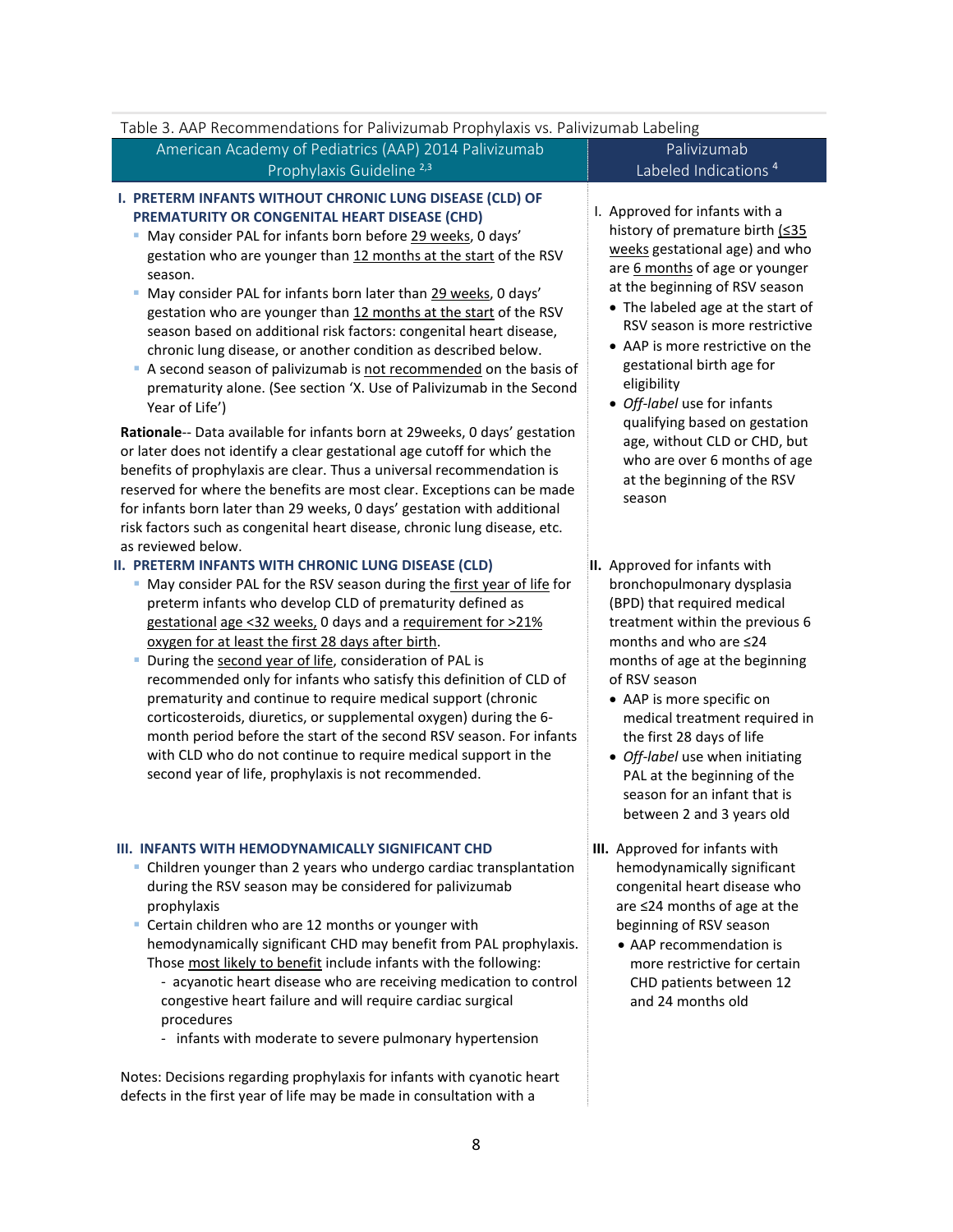| Table 3. AAP Recommendations for Palivizumab Prophylaxis vs. Palivizumab Labeling                                                                                                                                                                                                                                                                                                                                                                                                                                                                                                                                                                                                     |                                                                                                                                                                                   |
|---------------------------------------------------------------------------------------------------------------------------------------------------------------------------------------------------------------------------------------------------------------------------------------------------------------------------------------------------------------------------------------------------------------------------------------------------------------------------------------------------------------------------------------------------------------------------------------------------------------------------------------------------------------------------------------|-----------------------------------------------------------------------------------------------------------------------------------------------------------------------------------|
| American Academy of Pediatrics (AAP) 2014 Palivizumab                                                                                                                                                                                                                                                                                                                                                                                                                                                                                                                                                                                                                                 | Palivizumab                                                                                                                                                                       |
| Prophylaxis Guideline <sup>2,3</sup>                                                                                                                                                                                                                                                                                                                                                                                                                                                                                                                                                                                                                                                  | Labeled Indications <sup>4</sup>                                                                                                                                                  |
| pediatric cardiologist. For infants < 24 months who continue to require<br>prophylaxis after cardiopulmonary bypass, a postoperative dose of PAL<br>(15 mg/kg) should be considered.                                                                                                                                                                                                                                                                                                                                                                                                                                                                                                  |                                                                                                                                                                                   |
| The following groups of infants with CHD are not at increased risk of RSV<br>infection and generally should not receive immunoprophylaxis:<br>- Infants/children with hemodynamically insignificant heart disease (eg,<br>secundum atrial septal defect, small ventricular septal defect, pulmonic<br>stenosis, uncomplicated aortic stenosis, mild coarctation of the aorta,<br>and patent ductus arteriosus)<br>- Infants with lesions adequately corrected by surgery, unless they<br>continue to require medication for congestive heart failure<br>- Infants with mild cardiomyopathy who are not receiving medical<br>therapy<br>- Children in the second year of life with CHD |                                                                                                                                                                                   |
| IV. CHILDREN WITH ANATOMIC PULMONARY ABNORMALITIES OR<br><b>NEUROMUSCULAR DISORDER</b><br>May consider prophylaxis for infants <1 year old with<br>ш<br>neuromuscular disease or congenital anomaly that impairs the<br>ability to clear secretions from the upper airway because of<br>ineffective cough                                                                                                                                                                                                                                                                                                                                                                             | IV. Approved for infants with BPD<br>that required medical<br>treatment within the previous<br>6 months and who are $\leq$ 24<br>months of age at the beginning<br>of RSV season  |
| V. IMMUNOCOMPROMISED CHILDREN<br>• Consider PAL for children < 24 months of age who are profoundly<br>immunocompromised during the RSV season.<br>Authors comment that (1) palivizumab has not been associated with<br>improved outcomes in hematopoietic stem cell transplant recipients<br>and that no data was available to support a benefit from palivizumab<br>use among immunocompromised patients. They also note that practices<br>vary nationwide and further research is required to develop definitive<br>recommendations for the use of palivizumab in such a heterogeneous<br>group of children.                                                                        | V. Off-label use if based solely on<br>immunocompromised<br>diagnosis; may meet labeled<br>indications based on other<br>conditions                                               |
| <b>VI. CHILDREN WITH DOWN SYNDROME</b><br>• Routine use of PAL is not recommended in this population unless<br>the patient has a qualifying condition such as CHD, airway<br>clearance issues, or prematurity history of GA<29 weeks.                                                                                                                                                                                                                                                                                                                                                                                                                                                 | VI. Off-label use if based solely on<br>Down Syndrome diagnosis;<br>may meet labeled indications<br>based on other conditions                                                     |
| <b>VII. CHILDREN WITH CYSTIC FIBROSIS</b><br>• May consider PAL for infants <1 year old with cystic fibrosis who<br>have CLD and/or nutritional compromise<br>Can consider PAL for the second year of life for infants with<br>severe lung disease (previous hospitalization for pulmonary<br>exacerbation in the first year of life or abnormalities on chest<br>radiography or chest computed tomography that persist when<br>stable) or weight for length less than the 10th percentile                                                                                                                                                                                            | VII. Approved for infants with BPD<br>that required medical<br>treatment within the previous<br>6 months and who are $\leq$ 24<br>months of age at the<br>beginning of RSV season |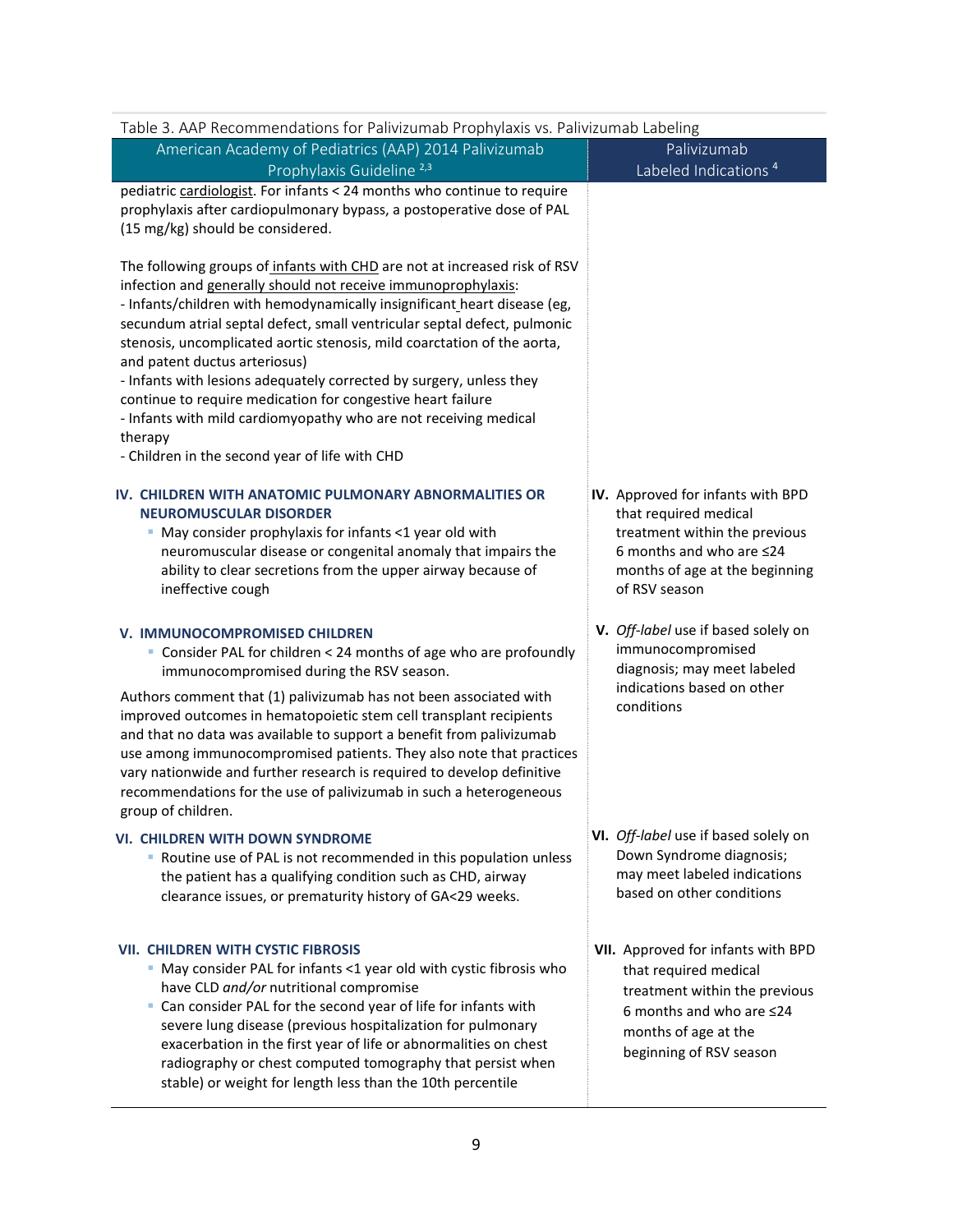| Table 3. AAP Recommendations for Palivizumab Prophylaxis vs. Palivizumab Labeling                                                                                                                                                                                                                                                                                                                                                                       |                                                                                                                                                                                                                                                                                                        |  |  |  |  |  |  |
|---------------------------------------------------------------------------------------------------------------------------------------------------------------------------------------------------------------------------------------------------------------------------------------------------------------------------------------------------------------------------------------------------------------------------------------------------------|--------------------------------------------------------------------------------------------------------------------------------------------------------------------------------------------------------------------------------------------------------------------------------------------------------|--|--|--|--|--|--|
| American Academy of Pediatrics (AAP) 2014 Palivizumab<br>Prophylaxis Guideline <sup>2,3</sup>                                                                                                                                                                                                                                                                                                                                                           | Palivizumab<br>Labeled Indications <sup>4</sup>                                                                                                                                                                                                                                                        |  |  |  |  |  |  |
| Rationale-most studies show that the incidence of RSV hospitalization<br>in CF pediatric patients is uncommon. Moreover, clear evidence to<br>support the efficacy of palivizumab prophylaxis for the broad group of<br>CF patients was lacking per RCT and observational data.                                                                                                                                                                         |                                                                                                                                                                                                                                                                                                        |  |  |  |  |  |  |
| <b>VIII. RECOMMENDATION FOR AMERICAN INDIAN INFANTS</b><br>• Special consideration may be prudent for Navajo and White<br>Mountain Apache infants in the first year of life.                                                                                                                                                                                                                                                                            | VIII. Off-label use if based solely on<br>American Indian ethnicity;<br>may meet labeled indications<br>based on other conditions                                                                                                                                                                      |  |  |  |  |  |  |
| <b>DISCONTINUATION OF PALIVIZUMAB WITH BREAKTHROUGH RSV</b><br>IX.<br><b>HOSPITALIZATION</b><br>If any infant or child experiences a breakthrough RSV<br>hospitalization, monthly prophylaxis should be discontinued<br>Rationale-the risk of a repeat RSV hospitalization in the same season is<br>very low (<0.5%). In addition, repeat RSV infections in the same season<br>are associated with less severe clinical illness compared to the initial | IX. Labeling states that<br>prophylaxis should continue<br>throughout the RSV season<br>even if the patient develops<br>RSV infection; see the more<br>restrictive recommendation<br>provided by the AAP                                                                                               |  |  |  |  |  |  |
| infection. (recommendation based on observations from RCT and<br>observational studies)<br>USE OF PALIVUMAB IN THE SECOND YEAR OF LIFE<br>Х.                                                                                                                                                                                                                                                                                                            | X. Approved for infants with a                                                                                                                                                                                                                                                                         |  |  |  |  |  |  |
| • PAL prophylaxis is recommended for the second RSV exposure<br>season only for preterm infants born at <32 weeks, 0 days'<br>gestation who required at least 28 days of oxygen after birth and<br>who continue to require supplemental oxygen, chronic systemic<br>corticosteroid therapy, or bronchodilator therapy within 6<br>months of the start of the second RSV season.                                                                         | history of premature birth<br>(≤35 weeks gestational age)<br>and who are ≤6 months of age<br>at the beginning of RSV<br>season AND for infants with<br>BPD that required medical<br>treatment within the previous<br>6 months and who are $\leq$ 24<br>months of age at the<br>beginning of RSV season |  |  |  |  |  |  |
| Abbreviations: AAP, American Academy of Pediatrics; BPD, bronchopulmonary dysplasia; CF, cystic fibrosis;<br>a control book discover. ALB inhabitations affected the ALB incomediate studies the standard conservation                                                                                                                                                                                                                                  |                                                                                                                                                                                                                                                                                                        |  |  |  |  |  |  |

CHD, congenital heart disease; CLD, chronic lung disease; hsCHD, haemodynamically significant congenital heart disease; GA, gestational age; PAL, palivizumab; RCT, randomized controlled trial, RSV, respiratory syncytial virus;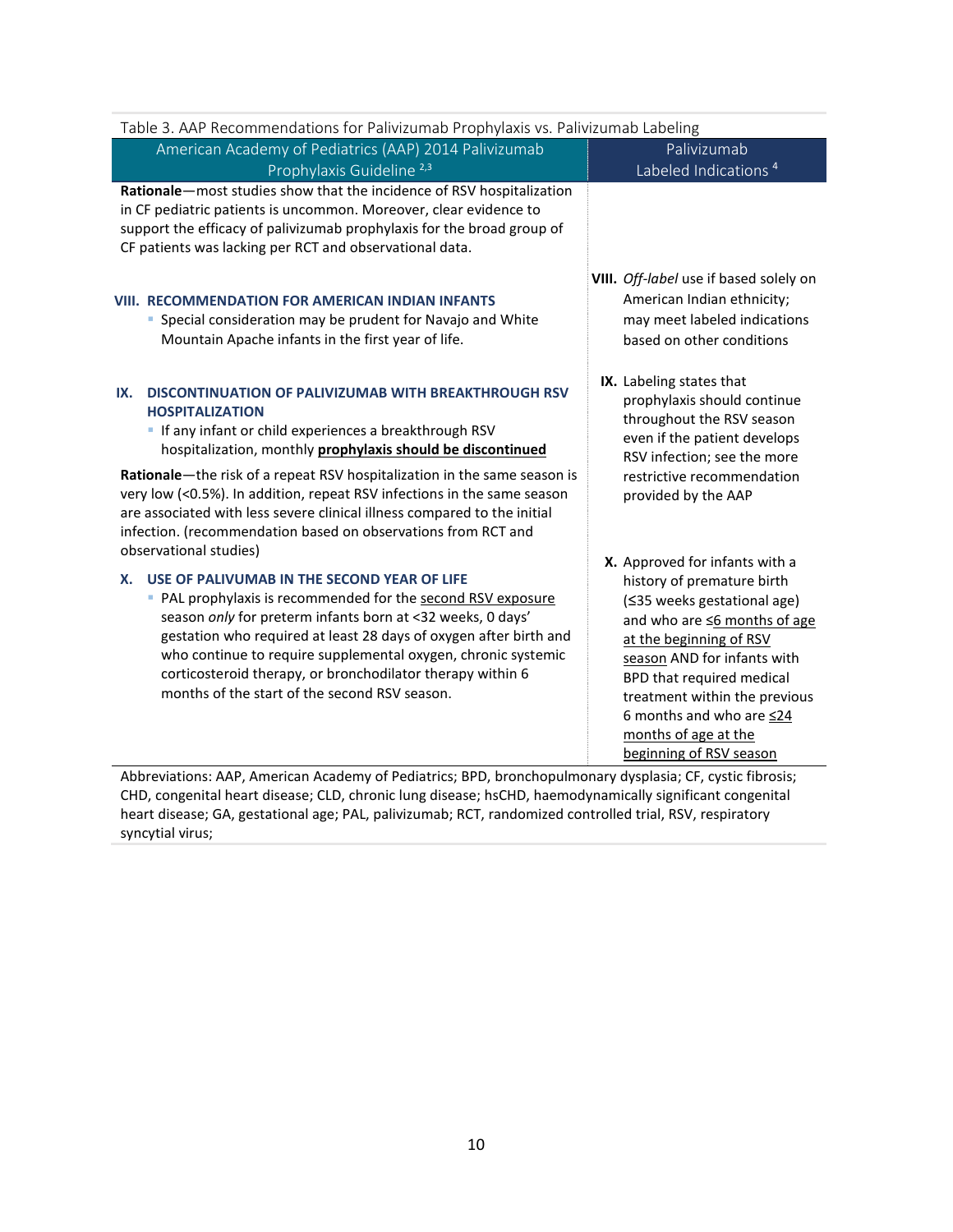| Table 4. Indications per 2014 AAP Guideline and Palivizumab Labeling  |                 |                                                                                                      |
|-----------------------------------------------------------------------|-----------------|------------------------------------------------------------------------------------------------------|
| Indication Category                                                   |                 | Additional Criteria for Qualifying Patients                                                          |
|                                                                       |                 | 2014 AAP Guideline                                                                                   |
|                                                                       | Hx of           | • Must be < 12 months old at the start of the RSV season                                             |
|                                                                       | premature birth | <b>Treatment for only the 1st RSV season is recommended</b>                                          |
| Infant without CLD of                                                 | (GA <29 weeks)  |                                                                                                      |
| <b>Prematurity or CHD</b>                                             |                 | Palivizumab labeling                                                                                 |
|                                                                       | Hx of           | $\blacksquare$ Must be $\leq$ 6 months old at the start of the RSV season                            |
|                                                                       | premature birth |                                                                                                      |
|                                                                       | (GA ≤35 weeks)  | 2014 AAP Guideline                                                                                   |
|                                                                       |                 | • Must be in the first year of life                                                                  |
| <b>Infant with CLD of Prematurity</b>                                 | Hx of           | <b>OR</b>                                                                                            |
|                                                                       | premature birth | • Can be in the second year of life (for 2 <sup>nd</sup> RSV season)                                 |
| • To meet the CLD of prematurity<br>definition, the patient must have | (GA <32 weeks)  | but must continue to require medical support (chronic                                                |
| required >21% oxygen for at                                           |                 | corticosteroids, diuretics, or supplemental oxygen)                                                  |
| least the first 28 days after birth                                   |                 | during the 6-month period before the start of the                                                    |
|                                                                       |                 | second RSV season.                                                                                   |
|                                                                       |                 | Palivizumab labeling                                                                                 |
| <b>Infant with Bronchopulmonary</b>                                   |                 | $\blacksquare$ Must be $\leq$ 24 months old at the beginning of the RSV                              |
| <b>Dysplasia</b>                                                      |                 | season AND must have required medical treatment                                                      |
|                                                                       |                 | within the previous 6 months of the RSV season                                                       |
| <b>Infant with Anatomic</b>                                           |                 | 2014 AAP Guideline                                                                                   |
| <b>Pulmonary Abnormally or</b>                                        |                 | Must be in the first year of life                                                                    |
| <b>Neuromuscular Disorder that</b>                                    |                 |                                                                                                      |
| <b>Impairs Ability to Clear</b>                                       |                 |                                                                                                      |
|                                                                       |                 |                                                                                                      |
| <b>Secretions from Upper Airway</b>                                   |                 |                                                                                                      |
|                                                                       |                 | 2014 AAP Guideline                                                                                   |
|                                                                       |                 | • Must be $\leq$ 12 months old <sup>a</sup>                                                          |
|                                                                       |                 | • Decisions for infants <1 year with cyanotic heart                                                  |
|                                                                       |                 | defects may be made in consultation with a pediatric                                                 |
| <b>Infant with Hemodynamically</b>                                    |                 | cardiologist<br><b>OR</b>                                                                            |
| Significant CHD <sup>a</sup>                                          |                 |                                                                                                      |
|                                                                       |                 | Patient can be < 2 years old if they have undergone<br>cardiac transplantation during the RSV season |
|                                                                       |                 |                                                                                                      |
|                                                                       |                 | Palivizumab labeling                                                                                 |
|                                                                       |                 | $Must be \leq 24$ months at the start of the RSV season                                              |
|                                                                       |                 | 2014 AAP Guideline                                                                                   |
| Profoundly<br><b>Immunocompromised Child</b>                          |                 | Patient must be < 24 months of age                                                                   |
|                                                                       |                 |                                                                                                      |
|                                                                       |                 | 2014 AAP Guideline                                                                                   |
|                                                                       |                 | Infants in the first year of life with CF, who have CLD<br>and/or nutritional compromise             |
| <b>Child with Cystic Fibrosis</b>                                     |                 | Infants in the second year of life with severe lung                                                  |
|                                                                       |                 | disease (hospitalization for pulmonary exacerbation in                                               |
|                                                                       |                 | first year of life or abnormalities on chest radiography                                             |
|                                                                       |                 | or computed tomography persisting when stable) or                                                    |
|                                                                       |                 | weight for length below the 10th percentile                                                          |

#### <span id="page-11-0"></span>Table 4. Indications per 2014 AAP Guideline and Palivizumab Labeling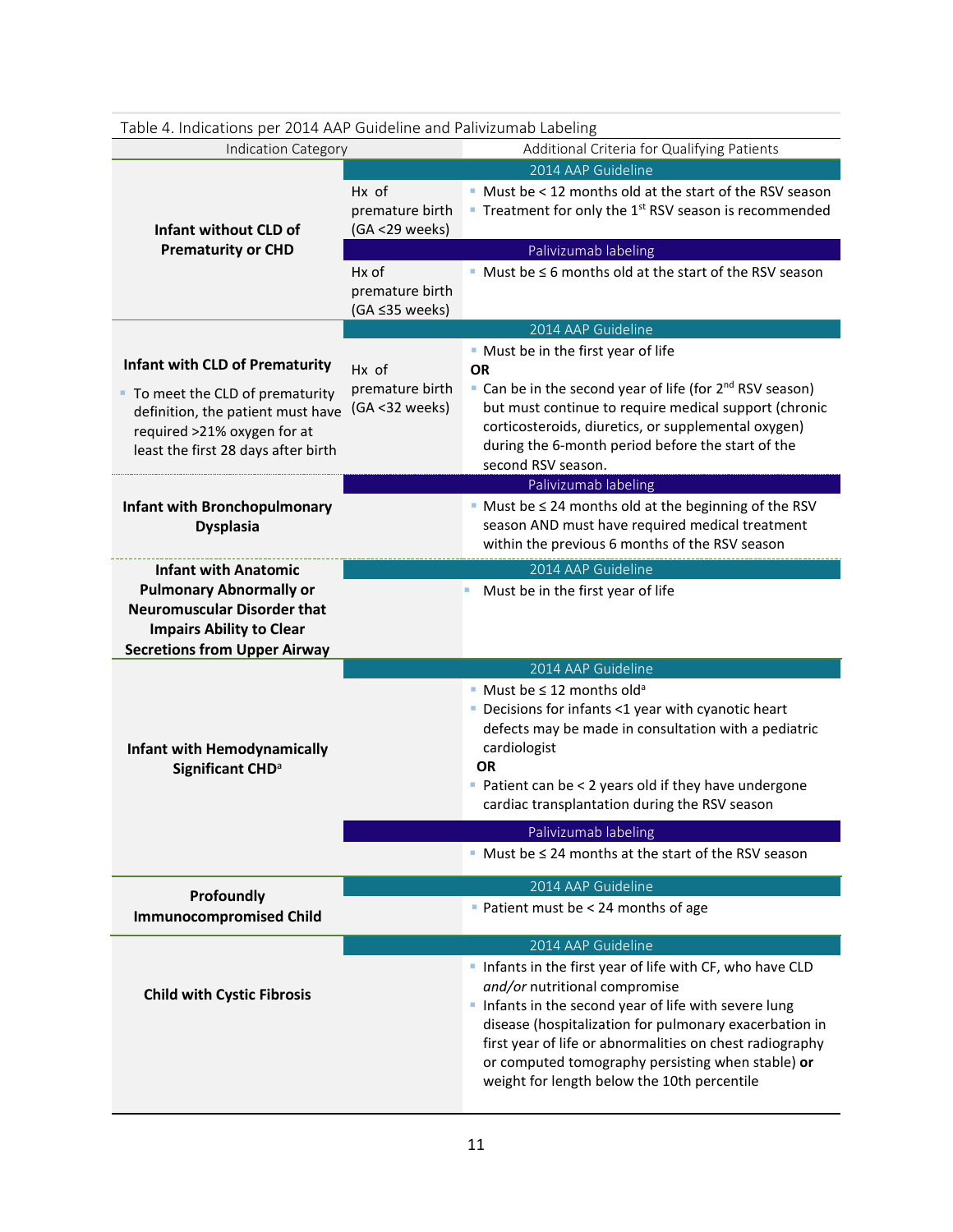#### Table 4. Indications per 2014 AAP Guideline and Palivizumab Labeling Other APP Recommendations

The AAP specifically recommends against use of palivizumab for patients who meet the following criteria:

- During the patient's second RSV season, based on a history of prematurity alone; this would also be an off-label use based on the FDA-indications
- Based on down syndrome diagnosis alone (without any other qualifying conditions as previously described)
- Infants with CHD who have (a) hemodynamically insignificant heart disease (e.g. secundum atrial septal defect, small ventricular septal defect, pulmonic stenosis, uncomplicated aortic stenosis, mild coarctation of the aorta, and patent ductus arteriosus), (b) lesions adequately corrected by surgery unless continued medications are required for CHF, (c) mild cardiomyopathy who are not receiving medical therapy, and (d) children in the second year of life (see exception for cardiac transplant patients)

Abbreviations: CHD, congenital heart disease; CF, cystic fibrosis; CHF, congestive heart failure; CLD, chronic lung disease of prematurity; GA, gestational age; Hx, history; RSV, respiratory syncytial virus; <sup>a</sup> The AAP states that those most likely to benefit include infants with (a) acyanotic heart disease who receive medication to control CHF and will require cardiac surgical procedures and (b) infants with moderate to severe pulmonary hypertension. Decisions regarding infants <1 year with cyanotic heart defects may be made in consultation with a pediatric cardiologist

In a retrospective review of RSV cases among an alliance of 115 academic medical centers and 165 affiliated hospitals, authors assessed the effects of the 2014 AAP guideline changes for the population between 12 and 24 months old with congenital heart disease (CHD), accounting for 1,269 RSV hospitalizations.<sup>21</sup> Authors found no significant changes in the length of stay, ICU admission rate, or in-hospital mortality for children hospitalized with RSV and CHD between 13 and 24 months old, in the two years following the guideline changes. They concluded that the evidence supports the 2014 AAP recommendations to limit palivizumab to children up to 12 months old with  $CHD.<sup>21</sup>$ 

Table 5 provides a summary of two international guidance publications for the use of palivizumab including (1) a 2017 publication with international expert recommendations for the pediatric subpopulation with hemodynamically significant CHD and (2) a 2016 consensus statement prepared by Italian expert clinicians.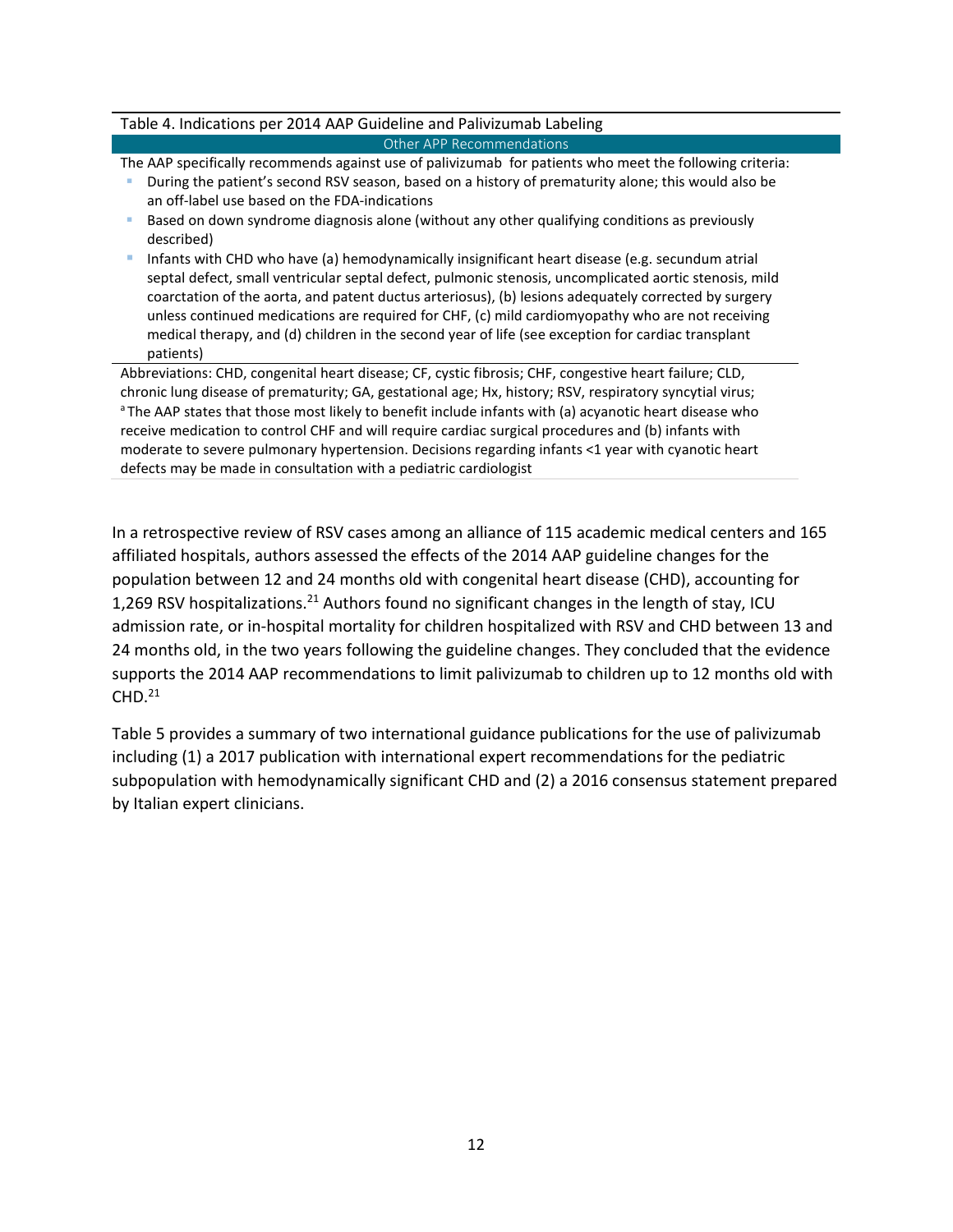#### <span id="page-13-0"></span>Table 5. Additional Guidance for Palivizumab Prophylaxis

Global Expert Exchange Recommendations for the Pediatric Subpopulation with hsCHD, 2017<sup>22</sup>

Palivizumab prophylaxis is recommended for children who meet the following: **With unoperated hsCHD**

A. Age <2 years with unoperated hsCHD, who require medication to manage their congestive heart failure, are cyanotic (oxygen saturations <85%), who have pulmonary hypertension or symptomatic airway abnormalities

#### **With surgically operated hsCHD**

B. Age <1 year with surgically operated hsCHD with residual defects OR aged 1–2 years up to 6 months postoperatively or on a case-by-case basis

#### **With pulmonary hypertension**

C. Age < 2 years being treated (e.g. on pulmonary vasodilators, oxygen, diuretics, or anticoagulants) for idiopathic pulmonary arterial hypertension (defined as a resting mean pulmonary artery pressure >25 mmHg beyond the first few months of life) or with pulmonary hypertension associated with CHD or secondary to cardiomyopathy

#### **With cardiomyopathies**

D. Age < 1 year with cardiomyopathies requiring medical treatment, including congestive heart failure therapy and oxygen support

#### **With heart transplant**

E. Age <2 years are in their 1<sup>st</sup> year after a heart transplant or for those in this age range who are on a heart transplant waiting list

#### **With associated risk factors**

F. Aged <2 years with a genetic condition or associated condition who have hsCHD, regardless of primary diagnosis

All key international guidelines for the use of palivizumab prophylaxis in the hsCHD pediatric population are summarized in this consensus publication. After reviewing excerpts from those guidelines published after the 2014 American Academy of Pediatrics guideline (specifically the 2015 Canadian, Japanese, and Taiwanese guidelines), no recommendations for use of palivizumab in hsCHD patients > 2 years old was found.

Consensus Conference on the Appropriateness of Palivizumab Prophylaxis in Respiratory Syncytial Virus Disease, 2016<sup>23</sup>

Summary conclusions regarding palivizumab prophylaxis for different clinical conditions

- Palivizumab is useful for the following clinical conditions: preterm infants <29 weeks; children with bronchopulmonary disease; and children with cardiac disease.
- Palivizumab is not recommended in preterm infants with GA of 29 weeks or more, without a qualifying co-morbidity.
- $\bullet$  Palivizumab prophylaxis is not recommended in children based solely on diagnosis of particular primary (SCID, DiGeorge Syndrome, Wiskott–Aldrich Syndrome) or acquired (HIV, related to immunosuppressants) immunodeficiency, neuromuscular disorder, bronchopulmonary disease/malformation and cystic fibrosis.
- **Children with Down Syndrome** Palivizumab is unlikely to be helpful
- Children with immunodeficiency— Insufficient evidence to base recommendation for PAL use
- Children with cystic fibrosis— Insufficient evidence to base recommendation for PAL use
- Children with neuromuscular disorder— Insufficient evidence to base recommendation for PAL use

Abbreviations: AAP, American Academy of Pediatrics; BPD, bronchopulmonary dysplasia; CHD, congenital heart disease; hsCHD, haemodynamically significant congenital heart disease; GA, gestational age; PAL, palivizumab; RSV, respiratory syncytial virus;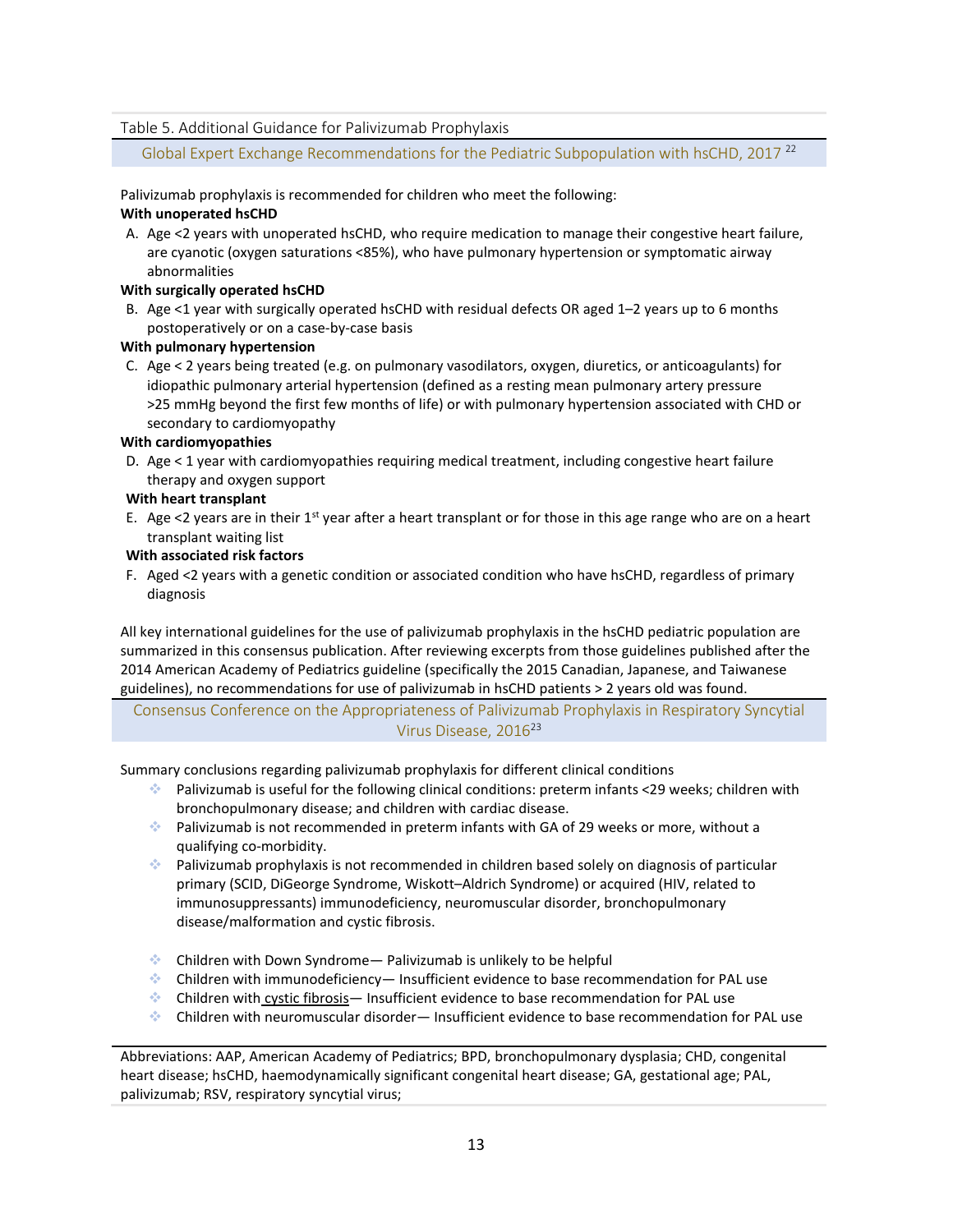### <span id="page-14-0"></span>IV. Systematic Reviews

Systematic reviews that were identified are described in Appendix C. A Cochrane review by Robinson et al, 2016, assessed the efficacy and safety of PAL versus placebo, no prophylaxis or other prophylaxis, in preventing hospitalization and mortality from RSV in pediatric patients up to 18 years old with cystic fibrosis (CF).<sup>24</sup> Only one randomized controlled trial (RCT) study met the inclusion criteria. The RCT by Cohen et al, 2005, $^{25}$  included 186 infants up to two years old, where five monthly doses of palivizumab ( $N = 92$ ) were administered compared to placebo ( $N = 94$ ). Comparing each study arm, there was no significant difference between RSV-related hospitalizations, mortality after 6 months of follow up, the need for oxygen therapy, or any adverse events. The authors concluded that there were no clinically meaningful differences in efficacy outcomes. Kua et al, 2017, also identified only the one RCT (Cohen et al) and concluded that more well-designed RCTs are need to clarify potential benefits of palivizumab prophylaxis in the CF population.26

### <span id="page-14-1"></span>V. Evidence Summary Points

*Number of doses per season*— The AAP guideline stated that a maximum of 5 doses, which provides more than 24 weeks of protection, is needed for a single RSV season and recommended against providing more than 5 doses in the continental US.<sup>3</sup> Pivotal RCTs studied 5-dose regimens for the RSV-season to arrive at positive findings.

*Navajo and White Mountain Apache Infants*— The AAP states, "…special consideration may be prudent for Navajo and White Mountain Apache infants in the first year of life," because there is limited information available concerning the burden of disease in these populations. $3$ 

*Cystic fibrosis*— Palivizumab prophylaxis for an infant with cystic fibrosis may be appropriate if the infant meets criteria per the FDA-approved indications or according to the 2014 AAP guideline criteria (see Table 4). There is insufficient evidence to support the broad use of palivizumab in children with cystic fibrosis as highlighted in the 2014 AAP guideline, in a 2016 Cochrane systematic review, and in a 2016 European expert consensus statement.<sup>2,23,24</sup>

*Immunocompromised patients*— The 2014 AAP guideline notes that severe RSV-mediated disease is documented in children on chemotherapy or who are immunocompromised due to other conditions. Although the efficacy of prophylaxis in this cohort is unknown, the committee advised considering prophylaxis for profoundly immunocompromised children younger than 24 months of age during the RSV season. This would be an off-label use if the patient doesn't qualify based on the product labeling.

*Other off label use*—Off label, non-established uses of palivizumab include case reports where palivizumab was used for the treatment of an active RSV infection, administered intravenously, to patients who were post hematopoietic stem cell transplant<sup>27</sup> or in combination with ribavirin in high-risk patients.<sup>28</sup> Palivizumab is not approved to treat a severe active RSV infection, nor do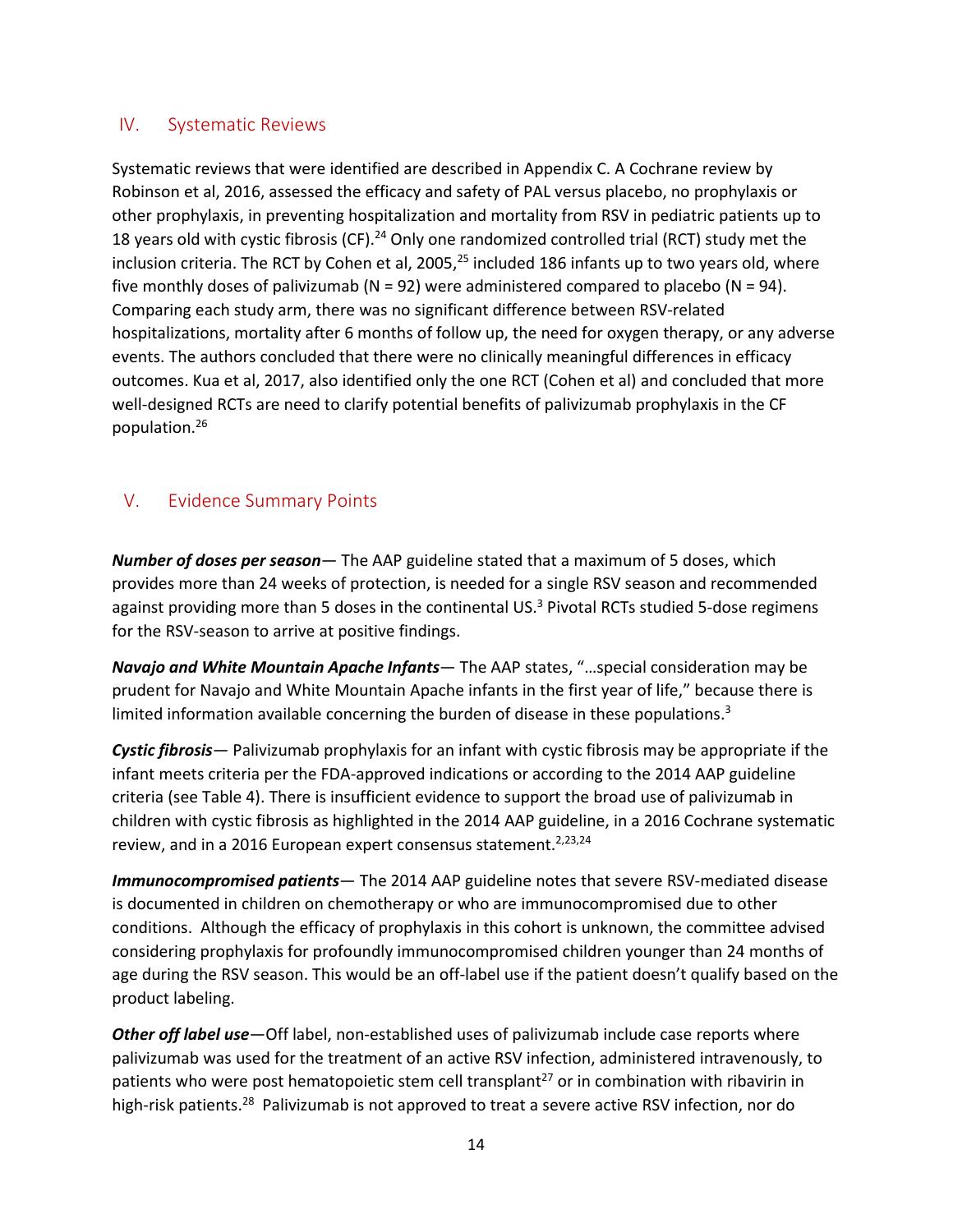guidelines identified support use in this manner. Furthermore, the AAP 2014 guideline points out that controlled trials have failed to demonstrate that monoclonal antibodies such as palivizumab are therapeutically beneficial (i.e. no reduced disease severity outcomes) for the treatment of RSV.2,29

Age - Although there are areas where the 2014 AAP recommends off-label use for certain high-risk pediatric patients, none of these are in support of using palivizumab in children during their third year of life. The AAP recommendations are limited to children in their first or second year of life based on certain criteria as outlined in Tables 3 and 4. The FDA-labeling and AAP guidelines differ with regard to eligible patients that are 24 months of age, but neither supports use for any particular subgroup of pediatric patients who are >24 months at the start of the RSV season.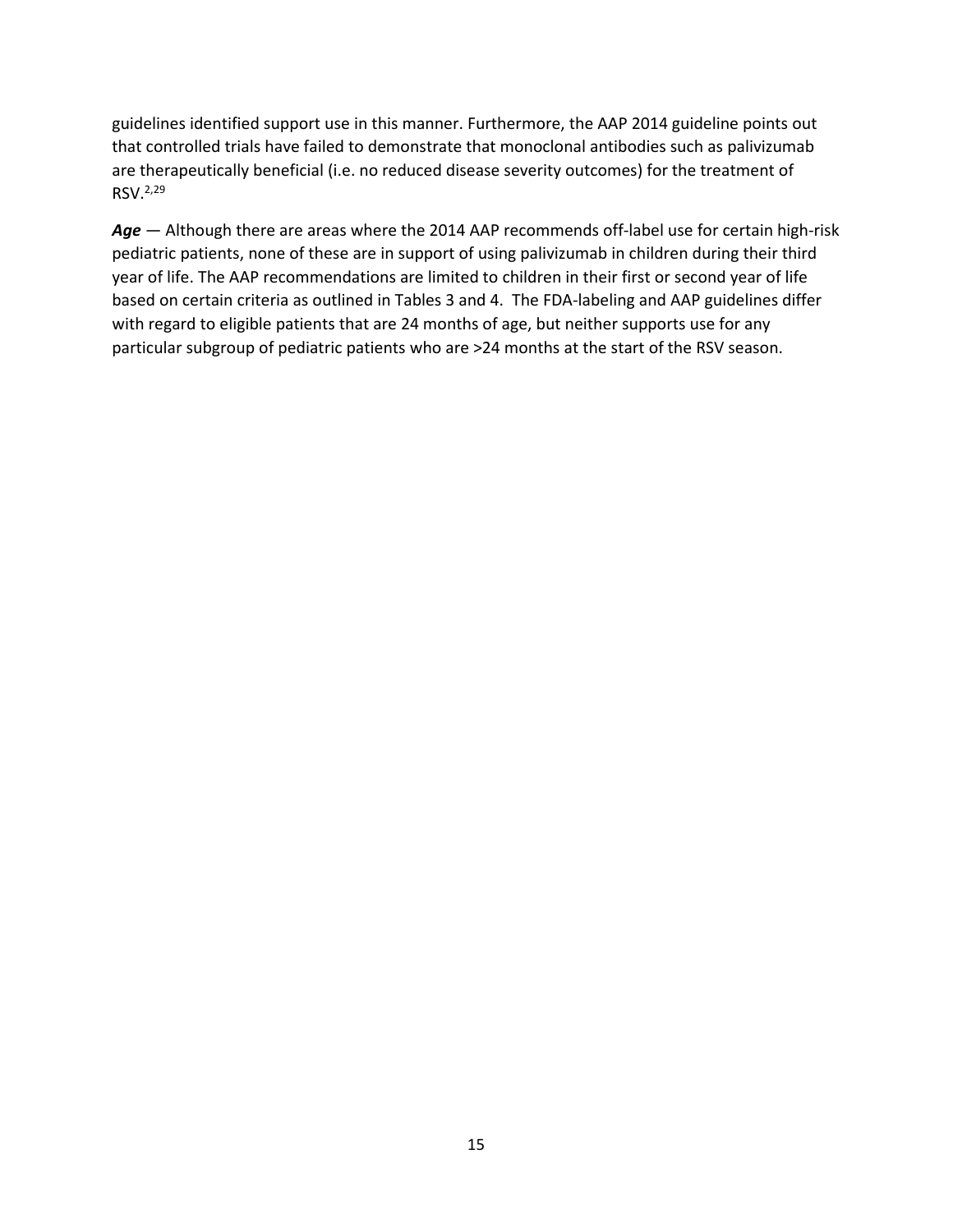# <span id="page-16-0"></span>Medicaid Fee-for-Service (FFS) Utilization Data

Table 6 provides utilization for the Medicaid fee-for-service population. Data was queried from 2015 to March 5<sup>th</sup> 2018, from both pharmacy claims and medical claims using the product National Drug Code (NDC) and related Current Procedural Terminology (CPT) codes.

<span id="page-16-1"></span>

| Table 6. All Medicaid Utilization, Fee-for-Service Fills 2015 to March 5 <sup>th</sup> 2018 |        |          |        |          |              |          |        |          |                                |  |      |  |  |  |
|---------------------------------------------------------------------------------------------|--------|----------|--------|----------|--------------|----------|--------|----------|--------------------------------|--|------|--|--|--|
|                                                                                             | 2015   |          |        |          | 2016<br>2017 |          |        |          |                                |  | 2018 |  |  |  |
|                                                                                             | Claims | Patients | Claims | Patients | Claims       | Patients | Claims | Patients | unique<br>claims<br>(patients) |  |      |  |  |  |
| Claims and Patients by Palivizumab Products using NDC Codes                                 |        |          |        |          |              |          |        |          |                                |  |      |  |  |  |
| <b>Synagis</b><br>(palivizumab)<br>injection<br>100 mg                                      | 179    | 75       | 164    | 75       | 128          | 62       | 45     | 26       | 516 (194)                      |  |      |  |  |  |
| <b>Synagis</b><br>(palivizumab)<br>injection<br>50 mg                                       | 92     | 46       | 112    | 45       | 91           | 40       | 17     | 10       | 312 (120)                      |  |      |  |  |  |
| Claims and Patients by Palivizumab-Related CPT Procedure Code                               |        |          |        |          |              |          |        |          |                                |  |      |  |  |  |
| <b>CPT 90378</b><br>RSV antibody<br>IM use, 50mg                                            | 71     | 33       | 59     | 35       | 52           | 34       | 15     | 12       | 197 (98)                       |  |      |  |  |  |
| <b>Total unique</b><br><b>Claims and</b><br><b>Patients</b>                                 | 342    | 88       | 335    | 92       | 271          | 77       | 77     | 28       | 1025<br>(232)                  |  |      |  |  |  |

Abbreviations: CPT, Current Procedural Terminology; IM, intramuscular; NDC, National Drug Code, RSV, respiratory syncytial virus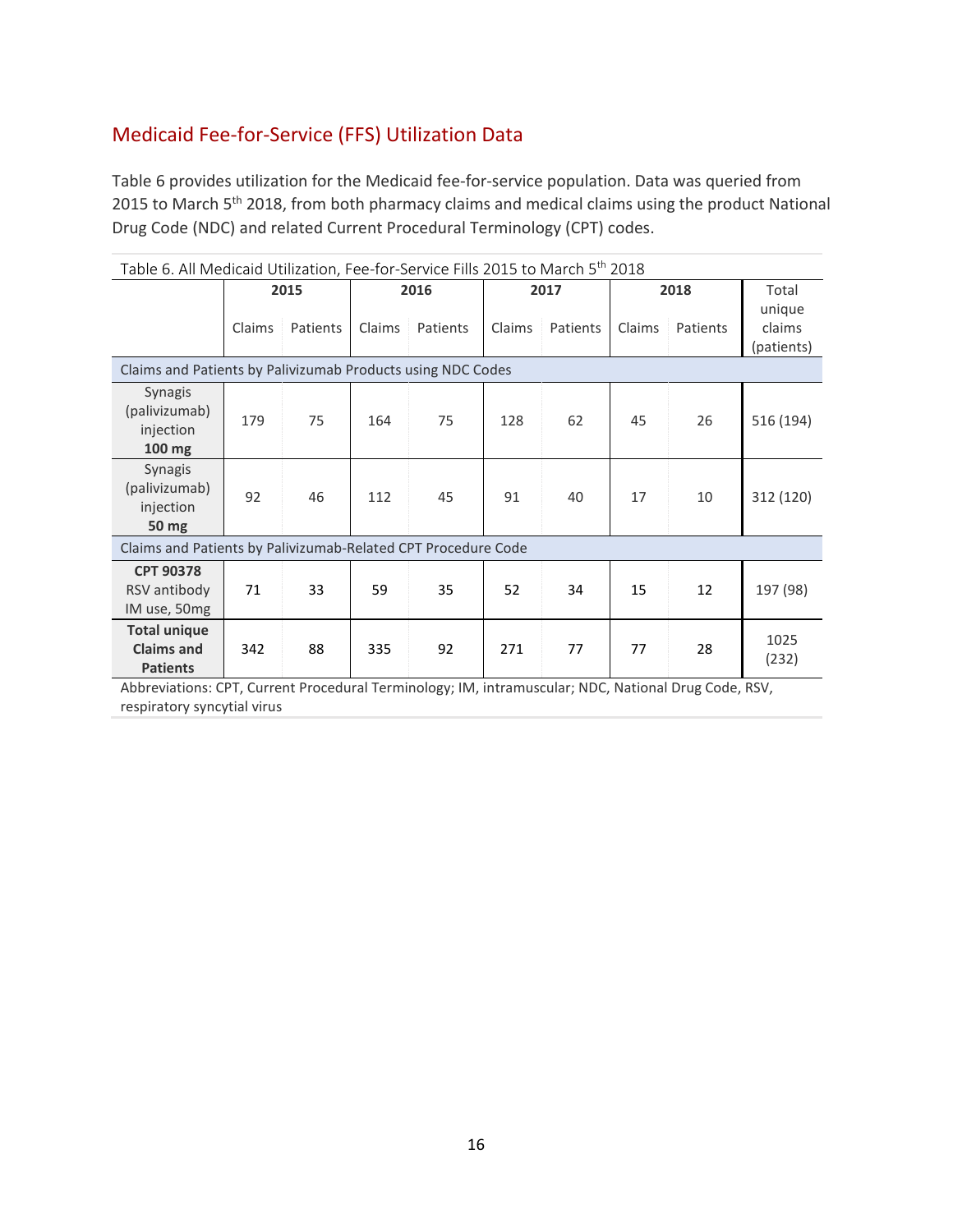Figure 1 provides the age at first fill for all patients with a palivizumab NDC or 90378-CPT claim captured from 2015 to March 5<sup>th</sup>, 2018 based on the above data in Table 6. All claims that occurred for patients 3 years or older were medical-type claims (not pharmacy claims). Administration of palivizumab to a patient who is >24 months old represents off-label use. Moreover, the 2014 AAP guideline generally does not support use beyond the second year of life.

<span id="page-17-0"></span>

| Figure 1. Patient age breakdown for all <sup>a</sup> FFS claims |                                           |  |  |  |  |  |  |
|-----------------------------------------------------------------|-------------------------------------------|--|--|--|--|--|--|
| Age                                                             | # of unique patients                      |  |  |  |  |  |  |
| (years)                                                         | Patient counts by NDC (pharmacy; medical) |  |  |  |  |  |  |
|                                                                 | ■ Patient count by CPT                    |  |  |  |  |  |  |
| $2$                                                             | 220                                       |  |  |  |  |  |  |
|                                                                 | (185; 62)<br>٠                            |  |  |  |  |  |  |
|                                                                 | 96                                        |  |  |  |  |  |  |
| $2$ to 5                                                        | 3                                         |  |  |  |  |  |  |
|                                                                 | (0; 2)                                    |  |  |  |  |  |  |
|                                                                 | 2                                         |  |  |  |  |  |  |
| 6 to 17                                                         | 0                                         |  |  |  |  |  |  |
| 18 to 49                                                        | 6                                         |  |  |  |  |  |  |
|                                                                 | (0;6)                                     |  |  |  |  |  |  |
|                                                                 | 0                                         |  |  |  |  |  |  |
| $\geq 50$                                                       | 3                                         |  |  |  |  |  |  |
|                                                                 | (0;3)                                     |  |  |  |  |  |  |
|                                                                 | 0<br>■                                    |  |  |  |  |  |  |
| Total                                                           |                                           |  |  |  |  |  |  |
| unique                                                          | 232                                       |  |  |  |  |  |  |
| patients                                                        |                                           |  |  |  |  |  |  |
|                                                                 | Abbrovistian: EES foo for convice         |  |  |  |  |  |  |

Abbreviation: FFS, fee-for-service

a Medical and Retail Pharmacy Claims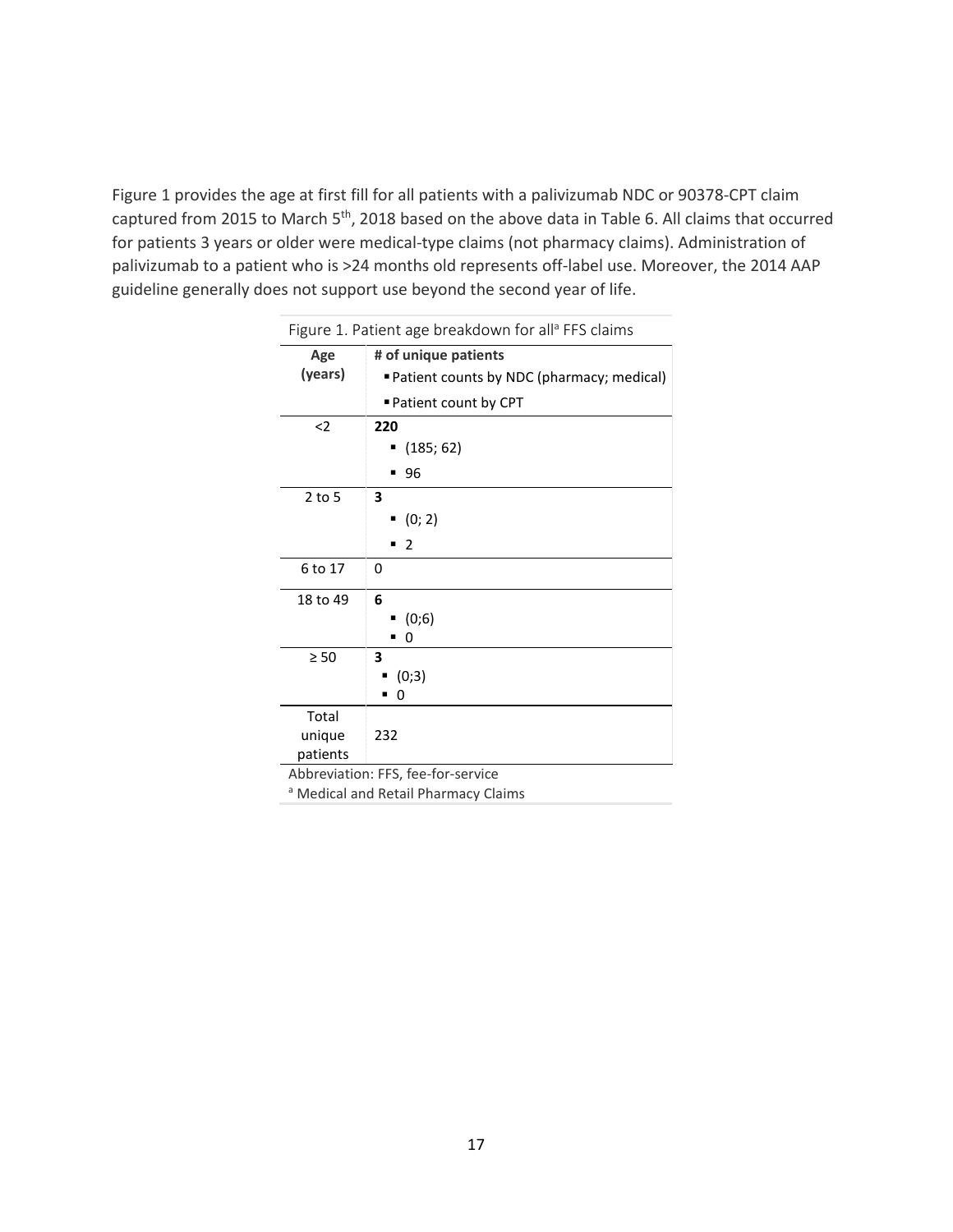Table 7 provides the utilization for the fee-for-service population (2015 to March 5<sup>th</sup> 2018) from medical claims only, using product NDC codes, while Table 8 provides this data for pharmacy claims.

<span id="page-18-0"></span>

| Table 7. Medical Claims, Fee-for-Service Fills 2015 to March 5 <sup>th</sup> 2018 |                               |        |          |        |          |        |          |                    |   |  |
|-----------------------------------------------------------------------------------|-------------------------------|--------|----------|--------|----------|--------|----------|--------------------|---|--|
|                                                                                   |                               | 2015   |          | 2016   |          | 2017   |          | 2018               |   |  |
|                                                                                   | Product                       | Claims | Patients | Claims | Patients | Claims | Patients | Claims<br>Patients |   |  |
| palivizumab                                                                       | Synagis injection<br>100MG/ML | 37     | 17       | 46     | 20       | 44     | 26       | 6                  |   |  |
| palivizumab                                                                       | Synagis injection<br>50 mg    | 29     | 10       | 63     | 15       | 42     | 12       | 4                  |   |  |
| Total of unique claims and<br>patients                                            |                               | 66     | 25       | 109    | 28       | 86     | 31       | 10                 | 8 |  |

<span id="page-18-1"></span>

| Table 8. Retail Claims, Fee-for-Service Fills 2015 to March 5 <sup>th</sup> 2018 |  |
|----------------------------------------------------------------------------------|--|
|----------------------------------------------------------------------------------|--|

|                                        |                                          | 2015   |          | 2016   |          | 2017   |          | 2018   |          |
|----------------------------------------|------------------------------------------|--------|----------|--------|----------|--------|----------|--------|----------|
| Product                                |                                          | Claims | Patients | Claims | Patients | Claims | Patients | Claims | Patients |
| palivizumab                            | <b>INJ</b><br><b>SYNAGIS</b><br>100MG/ML | 143    | 69       | 118    | 65       | 97     | 51       | 40     | 26       |
| palivizumab                            | Synagis injection<br>50 mg               | 64     | 37       | 50     | 33       | 51     | 34       | 14     | 9        |
| Total of unique claims and<br>patients |                                          | 207    | 73       | 168    | 71       | 148    | 58       | 54     | 27       |

Table 9 provides the number of identified RSV-prophylaxis treatments per patient versus the number of patients in each season. A treatment was defined as a claim for the CPT code 90378 (RSV immune globulin for intramuscular use, 50 mg).

> <span id="page-18-2"></span>Table 9. Patient counts by number of treatments based on CPT 90378 claims during recent RSV seasons (medical FFS claims only)

|                                        |                           | . .                                      |
|----------------------------------------|---------------------------|------------------------------------------|
|                                        | <b>Full RSV Season</b>    | <b>Current RSV Season</b>                |
|                                        | Oct. 2016 to May 2017     | Oct. 2017 to March 20 <sup>th</sup> 2018 |
| Number of<br>palivizumab<br>treatments | <b>Number of Patients</b> | <b>Number of Patients</b>                |
|                                        | 17                        | 9                                        |
| $\mathcal{P}$                          | 4                         | 4                                        |
| 3                                      | 3                         | 2                                        |
| 4                                      | 3                         | 0                                        |
| 5                                      |                           | O                                        |
| $\geq 6$                               |                           |                                          |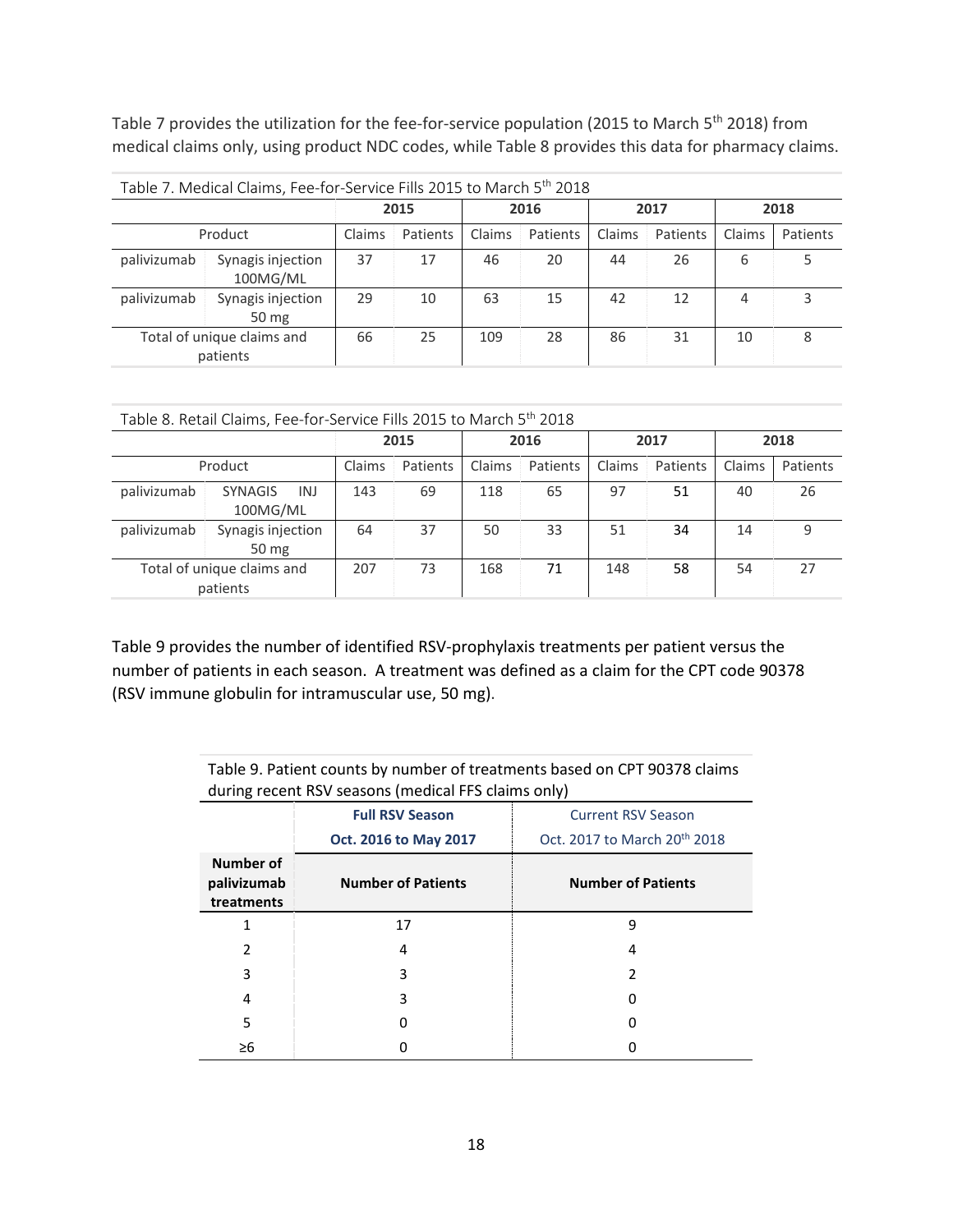Table 10 provides the number of identified RSV-prophylaxis treatments per patient versus the number of patients in each season. A treatment was defined as the occurrence of an NDC code for palivizumab, without another NDC recorded within 7 days. NDC records that occur within 7 days of one another were considered a single treatment.

| claims during recent RSV seasons (medical and pharmacy FFS claims) |                           |                                          |  |
|--------------------------------------------------------------------|---------------------------|------------------------------------------|--|
|                                                                    | <b>Full RSV Season</b>    | <b>Current RSV Season</b>                |  |
|                                                                    | Oct. 2016 to May 2017     | Oct. 2017 to March 22 <sup>nd</sup> 2018 |  |
| Number of<br>palivizumab<br>treatments                             | <b>Number of Patients</b> | <b>Number of Patients</b>                |  |
| 1                                                                  | 26                        | 11                                       |  |
| $\overline{2}$                                                     | 10                        | 12                                       |  |
| 3                                                                  | 10                        | 3                                        |  |
| 4                                                                  | 5                         | 5                                        |  |
| 5                                                                  | 9                         | 0                                        |  |
| ≥6                                                                 |                           |                                          |  |

<span id="page-19-0"></span>Table 10. Patient counts by number of treatments based on palivizumab NDC

Potential reasons that infants may not receive the maximum-allowed 5 doses of palivizumab in any given RSV-season include the following: (1) an infant qualifies in their first year of life whose birth occurs during the RSV season (e.g. a qualifying infant born in Feb. would need <5 doses to get them to the end of the season); (2) adherence issues; and (3) a patient may have been hospitalized with RSV and discontinued prophylaxis for the remainder of the season. There may be other potential scenarios.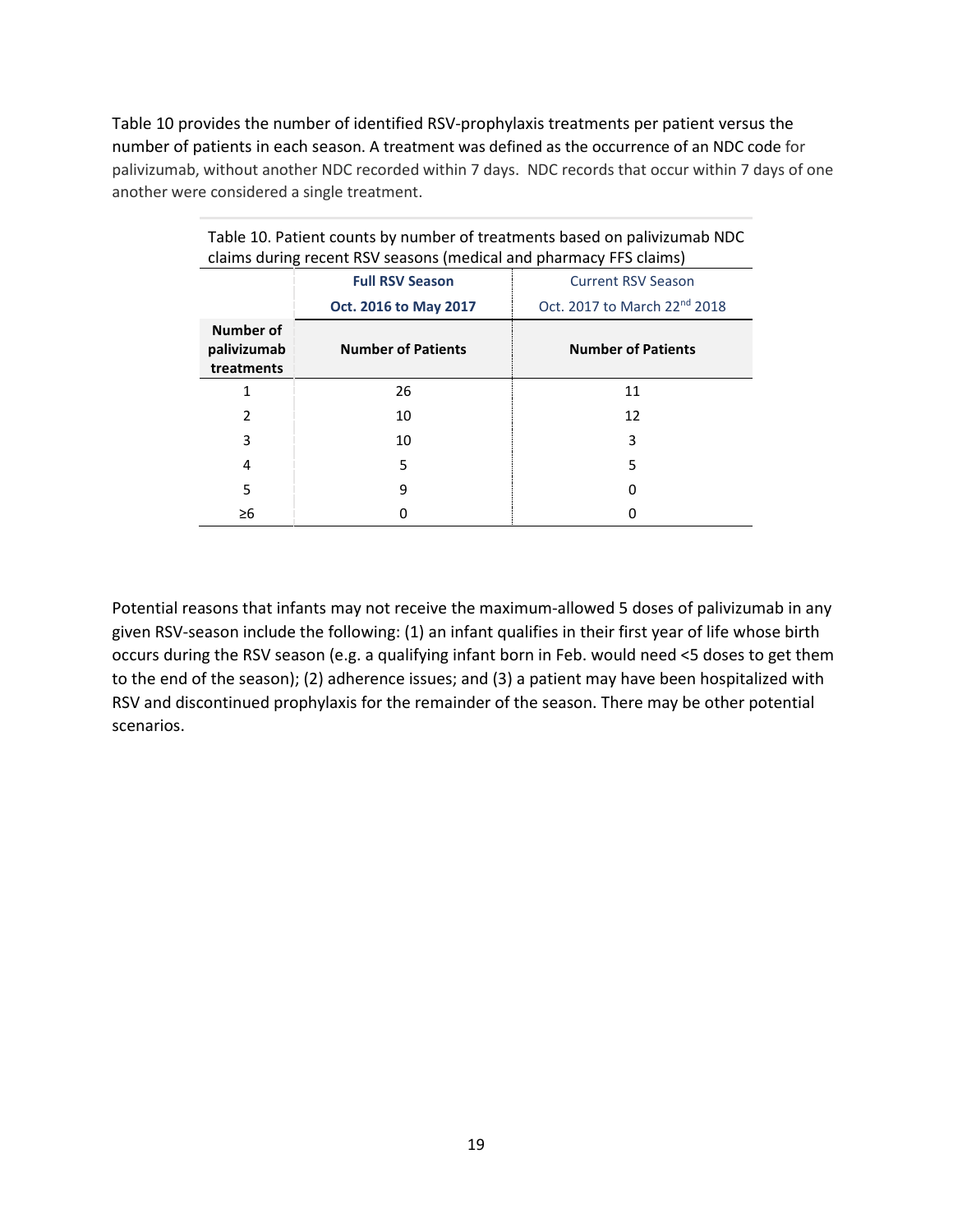# <span id="page-20-0"></span>Discussion Topics for Developing Prescribing Authorization (PA) Criteria

- *Indication*—Palivizumab is approved for RSV prophylaxis. Product labeling specifically states that the safety and efficacy of palivizumab for the treatment of RSV has not been established.<sup>4</sup> There were no practice guidelines identified that support the use of palivizumab for the treatment of active severe RSV infection in high-risk patients (e.g. bronchiolitis).
- *Age limit*—AAP recommendations are limited to children in their first or second year of life (i.e. 0 to <1 year old, and 1 to <2 years old, respectively) who meet eligibility criteria (see Table 4). The FDA-labeling and AAP guidelines for the use of palivizumab differ with regard to patients that are 12 to  $\leq$  24 months old, but overall, neither supports use for any particular subgroup of pediatric patients who are **>**24 months at the start of the RSV season.
	- Consider restricting coverage for CPT code 90378 (RSV immune globulin for intramuscular use) based on age, and entirely for CPT code 90379 (RSV immune globulin for intravenous use) based on off-label non-established use.
- *Off-label AAP supported uses*—Note the various categories of patients (e.g. profoundly immunocompromised) and/or broader criteria for some populations are proposed by the AAP compared to product labeling. In addition, there are some areas in which the AAP recommendations are more restrictive. In keeping with the AAP recommendations, Table 10 provides potential areas of the current criteria for adjustment.
- *Education notations*—Consider placing education notes on the PA-criteria form that may include the following:
	- The 2014 AAP recommendation is to discontinue the remaining palivizumab doses for the current season upon a breakthrough RSV hospitalization.<sup>3</sup>
	- The 2014 AAP guideline was composed in consultation with outside groups including the following: American College of Chest Physicians, American College of Emergency Physicians, American Thoracic Society, Emergency Nurses Association, National Association of Neonatal Nurses, National Association of Neonatal Nurse Practitioners, and Society of Hospital Medicine.<sup>3</sup>

Utah Medicaid has current PA criteria in place for palivizumab, as the product was last reviewed by the DUR Board in September of 2014. These were originally constructed to be in congruence with earlier AAP recommendations. While considering maintaining similar criteria consistent with the updated 2014 AAP guideline, Table 11 provides a comparison of the current Utah Medicaid PAcriteria versus differences underlined in the 2014 AAP recommendations.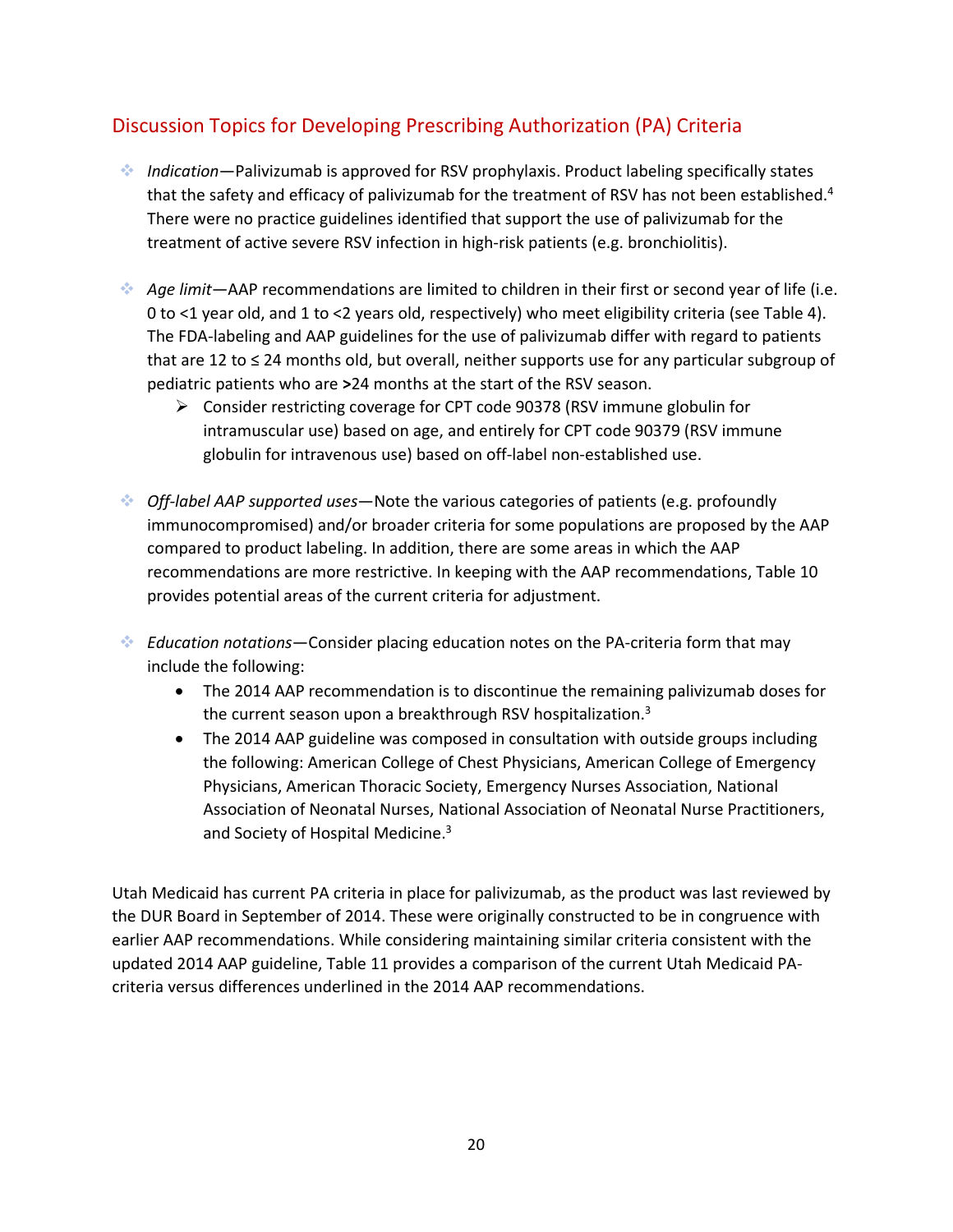Table 11. Current prior authorization criteria versus the 2014 AAP recommendation criteria<sup>3</sup>

|                                                                                                                                                                                                                                                                                           | <b>AAP Guideline Criteria</b>                                          |                                                                                                                                                                                                                                                                                                                                                                                                                                                             |  |
|-------------------------------------------------------------------------------------------------------------------------------------------------------------------------------------------------------------------------------------------------------------------------------------------|------------------------------------------------------------------------|-------------------------------------------------------------------------------------------------------------------------------------------------------------------------------------------------------------------------------------------------------------------------------------------------------------------------------------------------------------------------------------------------------------------------------------------------------------|--|
| <b>Current UT-Medicaid Criteria</b> <sup>30</sup>                                                                                                                                                                                                                                         | Indication<br>Category                                                 |                                                                                                                                                                                                                                                                                                                                                                                                                                                             |  |
|                                                                                                                                                                                                                                                                                           |                                                                        | <b>Current PA-criteria reflects AAP recommendation</b>                                                                                                                                                                                                                                                                                                                                                                                                      |  |
| Premature infants (born<br><29 weeks, 0 days gestation)<br>during their first year of life                                                                                                                                                                                                | Infants of<br>Prematurity<br>without CLD or<br><b>CHD</b>              | Hx of premature birth (GA<29 weeks)<br>Pt must be younger than 12 months old at the<br>start of the RSV season<br>AAP does not recommend for prophylaxis during<br>the patient's second RSV season- only for the<br>first season for this subpopulation.                                                                                                                                                                                                    |  |
| Premature infants (born < 32                                                                                                                                                                                                                                                              |                                                                        | <b>Current PA-criteria reflects AAP recommendation</b><br>for patients in the first year of life                                                                                                                                                                                                                                                                                                                                                            |  |
| weeks, 0 days) who received<br>>21% oxygen for at least 28 days<br>immediately after birth, during<br>their first RSV season                                                                                                                                                              | <b>Infants with CLD</b><br>of Prematurity                              | Hx of premature birth (GA <32 weeks) AND a<br>requirement for >21% oxygen for at least the first<br>28 days after birth.<br>Patient must be in the first year of life                                                                                                                                                                                                                                                                                       |  |
| Infants < 12 months of age if they<br>have been diagnosed with<br>congenital abnormalities of the<br>airway                                                                                                                                                                               |                                                                        | Note the slight difference in the age criteria of <12<br>months vs. ≤12 months, and also the exception in<br>the AAP criteria for heart transplant patients <2<br>years of age                                                                                                                                                                                                                                                                              |  |
| neuromuscular disease that<br>compromise(s) handling of<br>respiratory secretions<br>acyanotic heart disease AND<br>currently being treated for CHF<br>AND will undergo a cardiac<br>procedure<br>moderate to severe pulmonary<br>hypertension                                            | <b>Infants with</b><br>Hemodynamically<br>Significant CHD <sup>a</sup> | Must be $\leq 12$ months old <sup>a</sup><br>Decisions for infants <1 year with cyanotic heart<br>defects may be made in consultation with a<br>pediatric cardiologist<br><b>OR</b><br>children < 2 years old who undergo cardiac<br>transplantation during the RSV season may be<br>considered for palivizumab prophylaxis                                                                                                                                 |  |
| Children < 24 months of age with<br>chronic lung disease of<br>prematurity and who required<br>≥28 days of supplemental oxygen<br>immediately after birth and who<br>continue to require medical<br>intervention (supplemental<br>oxygen, chronic corticosteroid, or<br>diuretic therapy) | <b>Infants with CLD</b><br>of Prematurity                              | Note the differences as underlined<br>Must satisfy the definition of CLD of prematurity:<br>Hx of premature birth (GA <32 weeks) AND a<br>requirement for >21% oxygen for at least the first<br>28 days after birth.<br>Patient can be in the second year of life but must<br>continue to require medical support (chronic<br>corticosteroids, diuretics, or supplemental<br>oxygen) during the 6-month period before the<br>start of the second RSV season |  |
| Children younger than 24 months<br>who will be profoundly<br>immunocompromised during the<br>RSV season.                                                                                                                                                                                  | Profoundly<br>Immuno-<br>compromised<br>Child <24 months<br>old        | <b>Current PA-criteria reflects AAP recommendation</b>                                                                                                                                                                                                                                                                                                                                                                                                      |  |
| Maximum of 5 doses in a season                                                                                                                                                                                                                                                            |                                                                        | <b>Current PA-criteria reflects AAP recommendation</b>                                                                                                                                                                                                                                                                                                                                                                                                      |  |

Abbreviations: AAP, American Association of Pediatrics; CHD, congenital heart disease; CF, cystic fibrosis; CHF, congestive heart failure; CLD, chronic lung disease of prematurity; GA, gestational age; Hx, history; Pt, patient; RSV, respiratory syncytial virus;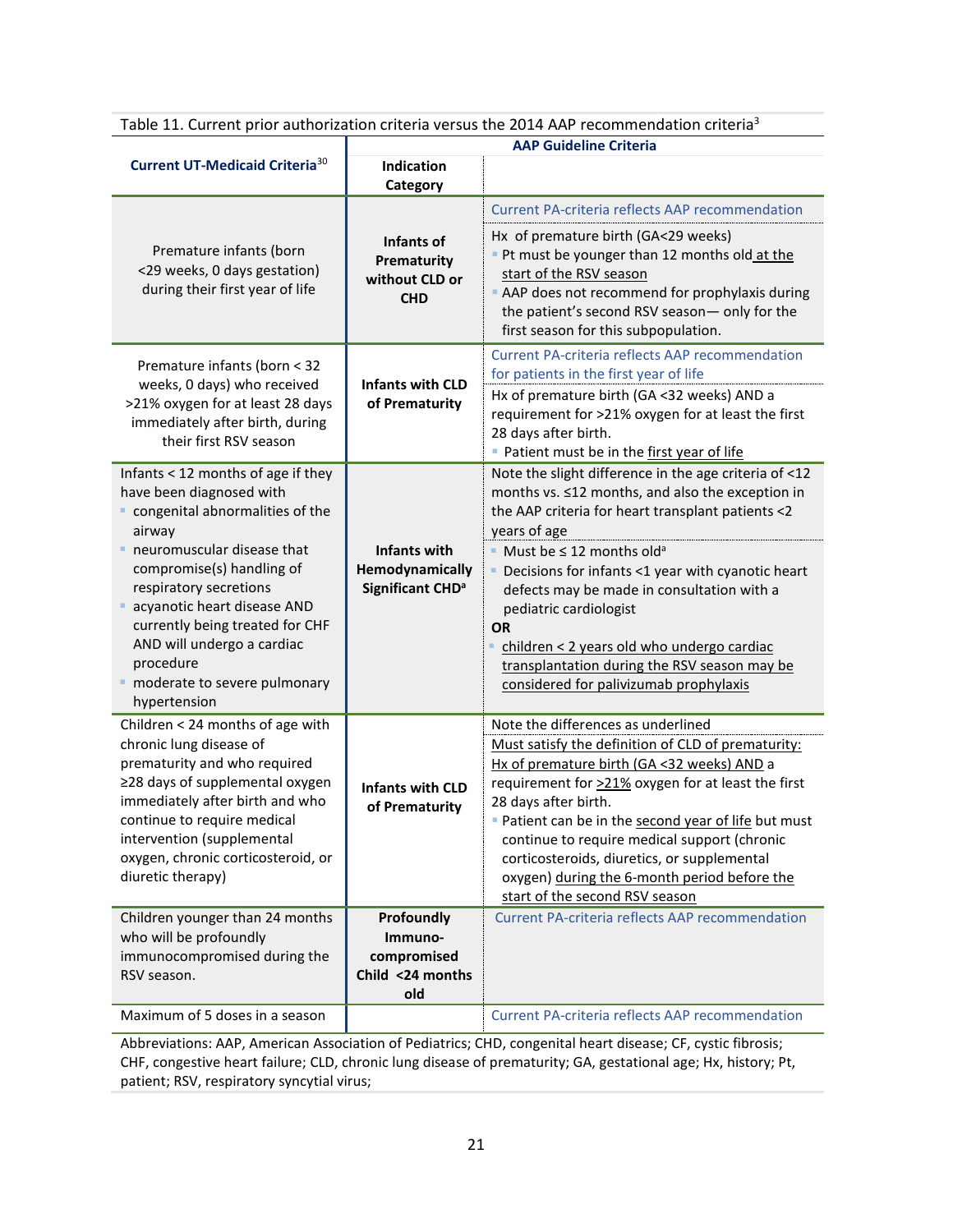a Those most likely to benefit include infants with (a) acyanotic heart disease receiving medication for CHF and will require cardiac surgical procedures and (b) infants with moderate to severe pulmonary hypertension

### <span id="page-22-0"></span>Summary

Palivizumab is the first and only immunoprophylaxis available to help prevent serious RSV-mediated respiratory infections in high-risk pediatric patients. Since the approval of palivizumab, recommendations regarding RSV prophylaxis from the American Academy of Pediatrics have evolved as the experts have refined definitions of the high-risk patients most likely to benefit from prophylaxis. The 2014 AAP guideline was composed in consultation with several other expert organizations: the American College of Chest Physicians, American College of Emergency Physicians, American Thoracic Society, Emergency Nurses Association, National Association of Neonatal Nurses, National Association of Neonatal Nurse Practitioners, and Society of Hospital Medicine.<sup>3</sup> Some prophylaxis criteria developed by the committee are more restrictive, compared to the original product labeling, while there are some recommendations that are less restrictive (supporting offlabel use per certain criteria) as outlined in Table 4.

Overall, the AAP recommendations are limited to children in their first or second year of life who meet eligibility criteria. The FDA-labeling and AAP guidelines differ with regard to eligible patients that are 24 months of age, but neither supports use for any particular subgroup of pediatric patients who are >24 months at the start of the RSV season. Another considerable difference between the product labeling and AAP recommendation is regarding the continuation of palivizumab upon an active RSV infection. The palivizumab labeling states that children who become infected with RSV should continue receiving the remaining monthly doses for the RSV season,<sup>4</sup> whereas the AAP recommends discontinuing palivizumab for the remainder of the RSV season upon experiencing an RSV-hospitalization.<sup>3</sup>

It appears that there has been some off-label non-established use of palivizumab after reviewing the age distribution for Medicaid claims. Age criteria for prophylaxis of RSV, based on the 2014 AAP guidelines and product labeling, can be re-emphasized. In keeping with the 2014 AAP guidelines, page 20 and 21 highlight discussion topics to facilitate development of prior authorization criteria.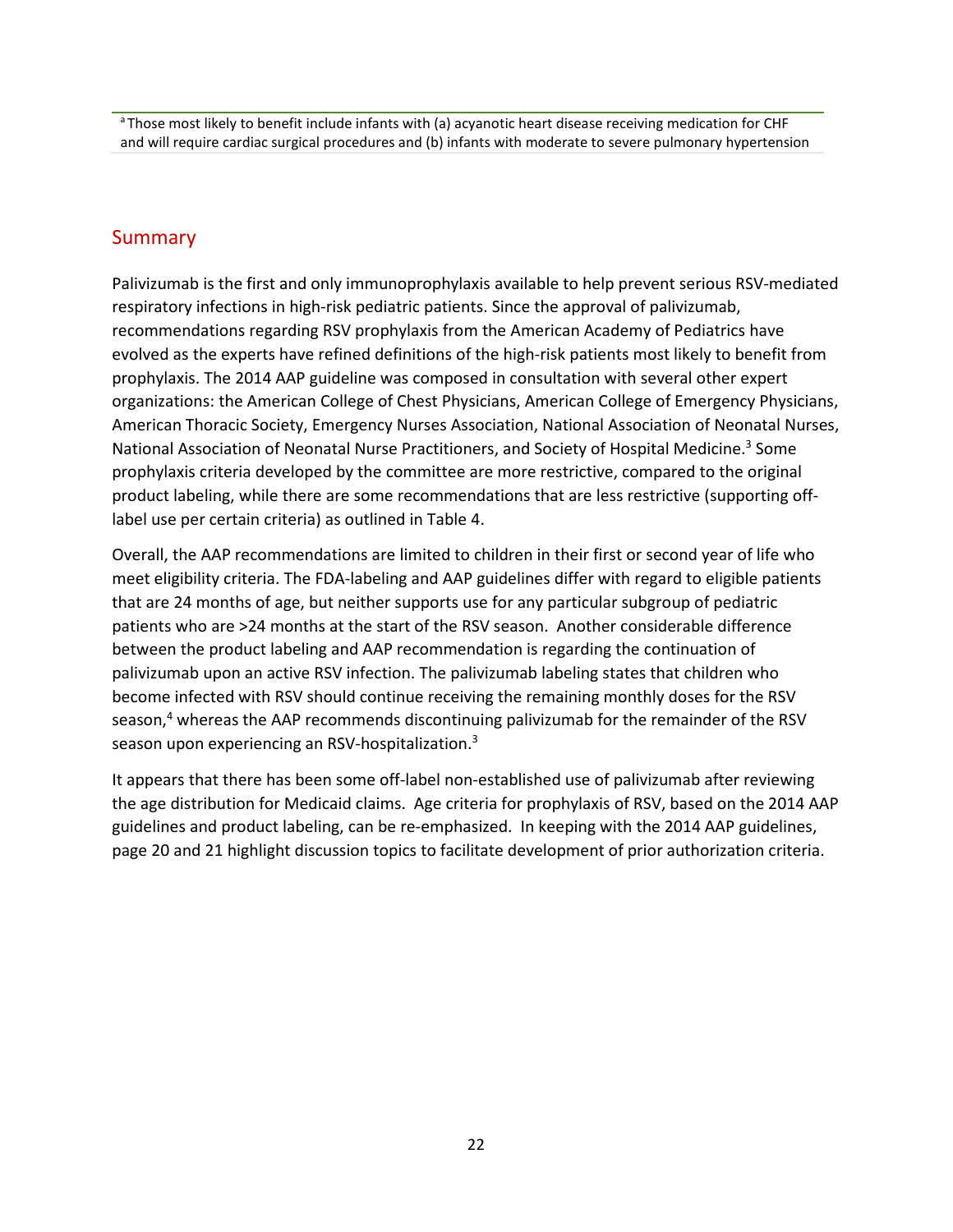## <span id="page-23-0"></span>Appendix A: RSV Surveillance

<span id="page-23-1"></span>

| Table 1. UT percent positive RSV PCR tests, <sup>10</sup> by 3-week moving average <sup>a</sup> |            |              |  |
|-------------------------------------------------------------------------------------------------|------------|--------------|--|
| Week ending date <sup>b</sup>                                                                   | Total # of | % positive   |  |
|                                                                                                 | PCR tests  |              |  |
| 9/2/2017                                                                                        | 413        | 0.2          |  |
| 9/9/2017                                                                                        | 409        | 0.3          |  |
| 9/16/2017                                                                                       | 430        | 0.2          |  |
| 9/23/2017                                                                                       | 444        | 0.2          |  |
| 9/30/2017                                                                                       | 487        | 0.1          |  |
| 10/7/2017                                                                                       | 514        | 0.1          |  |
| 10/14/2017                                                                                      | 533        | 0.1          |  |
| 10/21/2017                                                                                      | 540        | 0.4          |  |
| 10/28/2017                                                                                      | 557        | 0.5          |  |
| 11/4/2017                                                                                       | 577        | $\mathbf{1}$ |  |
| 11/11/2017                                                                                      | 599        | 1.4          |  |
| 11/18/2017                                                                                      | 620        | 1.7          |  |
| 11/25/2017                                                                                      | 652        | 2.1          |  |
| 12/2/2017                                                                                       | 681        | 2.4          |  |
| 12/9/2017                                                                                       | 698        | 3.1          |  |
| 12/16/2017                                                                                      | 785        | 3.6          |  |
| 12/23/2017                                                                                      | 981        | 4.5          |  |
| 12/30/2017                                                                                      | 1186       | 5.6          |  |
| 1/6/2018                                                                                        | 1322       | 7.3          |  |
| 1/13/2018                                                                                       | 1315       | 9.1          |  |
| 1/20/2018                                                                                       | 1309       | 11.2         |  |
| 1/27/2018                                                                                       | 1330       | 13.5         |  |
| 2/3/2018                                                                                        | 1369       | 16           |  |
| 2/10/2018                                                                                       | 1340       | 18.1         |  |
| 2/17/2018                                                                                       | 1207       | 18           |  |
| 2/24/2018                                                                                       | 817        | 16.5         |  |
| 3/3/2018                                                                                        | 473        | 15.1         |  |
| 3/10/2018                                                                                       | 188        | 13.5         |  |
| 3/17/2018                                                                                       | 177        | 13.2         |  |
|                                                                                                 |            |              |  |

<sup>a</sup> Each data point is based on the average number of RSV tests that were performed and the average percent that were positive from three adjacent weeks (i.e. the specified week, and the week preceding and following it)-- this is also known as a centered 3-week moving average.

b Refer to the CDC website for more recent data points:

[https://www.cdc.gov/surveillance/nrevss/rsv/state.html#UT](https://www.cdc.gov/surveillance/nrevss/rsv/state.html%23UT)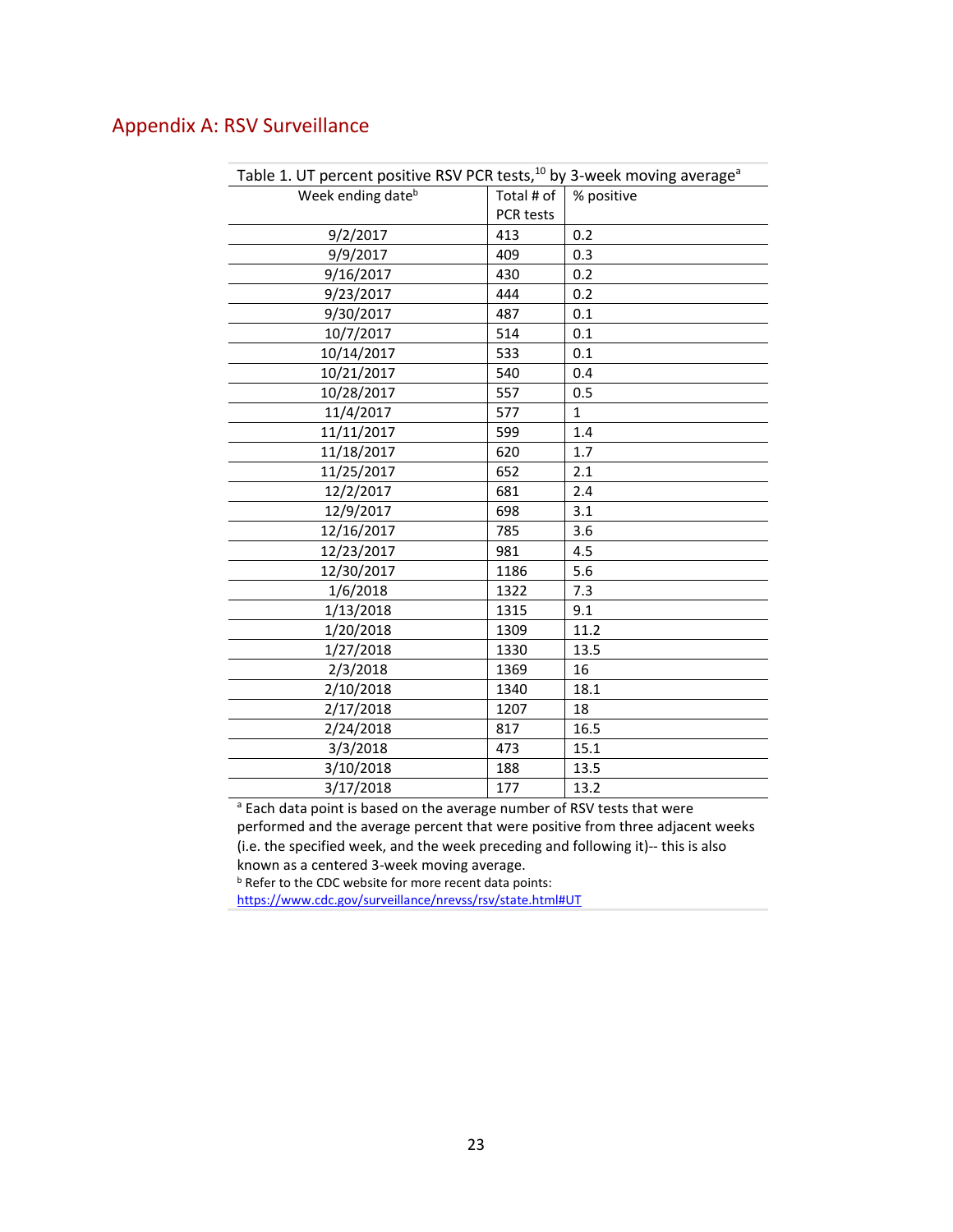| Onset week <sup>c</sup><br>ending | Peak week ending | Offset week<br>ending | Season<br>duration<br>(weeks) |
|-----------------------------------|------------------|-----------------------|-------------------------------|
| 12/29/2012                        | 3/2/2013         | 4/20/2013             | 17                            |
| 1/18/2014                         | 2/15/2014        | 4/12/2014             | 13                            |
| 11/29/2014                        | 2/14/2015        | 4/25/2015             | 22                            |
| 12/05/2015                        | 2/20/2016        | 05/14/2016            | 24                            |
| 11/12/2016                        | 02/11/2017       | 05/06/2017            | 26                            |
|                                   |                  |                       |                               |

### <span id="page-24-0"></span>Table 2. Region 8<sup>ª</sup> RSV season information (2012-2017)<sup>12 31</sup>

Abbreviation: RSV, respiratory syncytial virus

a Region 8 includes Colorado, Montana, North Dakota, South Dakota, Utah, and Wyoming **b** Other information: The 2014 AAP guideline notes that during the 6 RSV seasons from July 2007 to January 2013, the median duration of the RSV season ranged from 13 to 23 weeks for the contiguous US.

 $c$  The onset week is defined as the first of 2 consecutive weeks when the weekly percentage of all specimens testing positive for RSV antigen in all reporting laboratories in the area is ≥10%. The offset is the end of the last 2 consecutive weeks when the weekly percentage positive exceeds 10%. The peak is the week when the percentage of positive RSV antigen tests is the highest. The season duration is comprised of the onset week, the offset week, and the weeks between.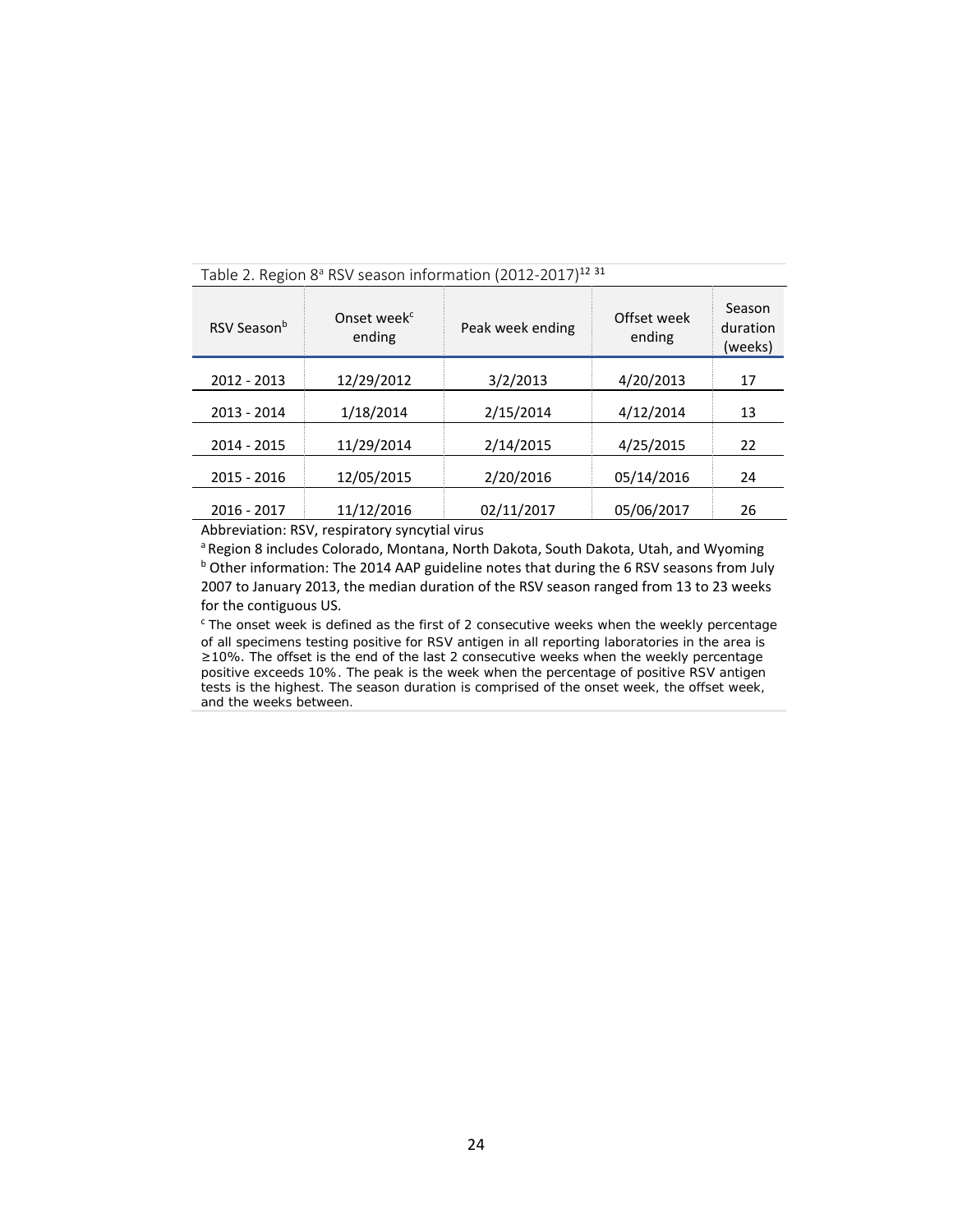# <span id="page-25-0"></span>Appendix B: Relevant CPT Procedural Codes

| <b>CPT Codes</b> | <b>Procedure</b>                                           |
|------------------|------------------------------------------------------------|
| 90378            | <b>RESP SYNCYTIAL VIRUS IMMUNE GLOBULIN, INTRAM, 50 MG</b> |
| 90379            | RESP SYNCYTIAL VIR IMMUNE GLOBULIN, INTRAVENOUS USE        |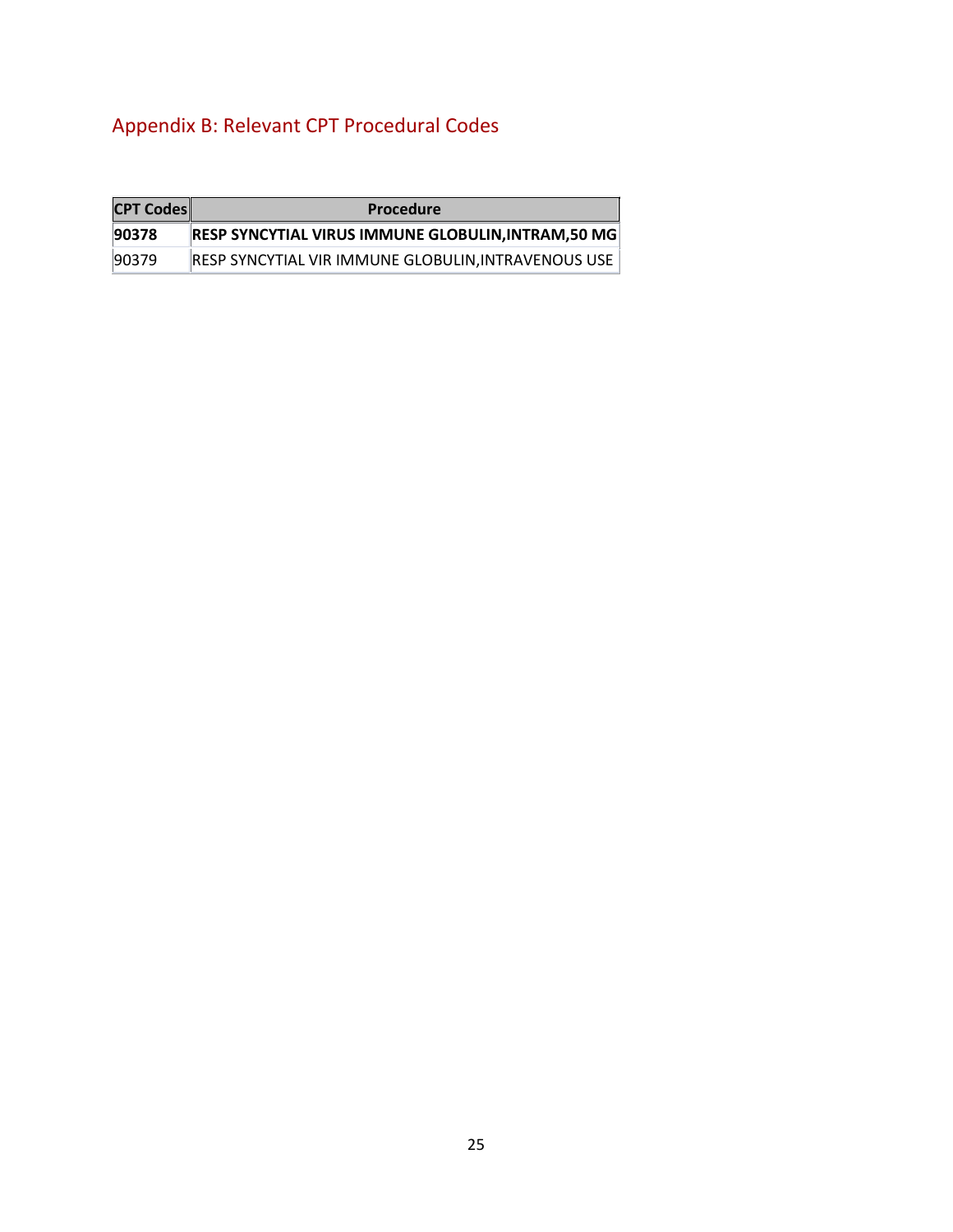# <span id="page-26-0"></span>Appendix C: Systematic Reviews

# Table 1. Systematic Reviews

| <b>Cochrane Systematic Reviews</b>                                                                                                                                                                           |                                                                                                                                                                                                                                                                                                                                                                                                                                                                                                                                                                                 |                                                                                                                                                                                                                                                                                                                                                                                                                                                                                                                                                                                                                                                                                                                                                                                                                                                                                                                                                                                                                                                                                                                                                                                                                                                                                                               |  |
|--------------------------------------------------------------------------------------------------------------------------------------------------------------------------------------------------------------|---------------------------------------------------------------------------------------------------------------------------------------------------------------------------------------------------------------------------------------------------------------------------------------------------------------------------------------------------------------------------------------------------------------------------------------------------------------------------------------------------------------------------------------------------------------------------------|---------------------------------------------------------------------------------------------------------------------------------------------------------------------------------------------------------------------------------------------------------------------------------------------------------------------------------------------------------------------------------------------------------------------------------------------------------------------------------------------------------------------------------------------------------------------------------------------------------------------------------------------------------------------------------------------------------------------------------------------------------------------------------------------------------------------------------------------------------------------------------------------------------------------------------------------------------------------------------------------------------------------------------------------------------------------------------------------------------------------------------------------------------------------------------------------------------------------------------------------------------------------------------------------------------------|--|
| <b>Robinson et</b><br>al, 2016 <sup>24</sup><br>Cochrane<br><b>Review</b><br>Palivizumab<br>for prophylaxis<br>against<br>respiratory<br>syncytial virus<br>infection in<br>children with<br>cystic fibrosis | Objective-assess<br>efficacy and safety of PAL<br>versus placebo, no<br>prophylaxis or other<br>prophylaxis, in preventing<br>hospitalization and<br>mortality from RSV in<br>pediatric patients up to<br>18 years old with cystic<br>fibrosis.<br><b>Literature searched</b><br>through May 5th 2016.<br><b>Studies included RCTs</b><br>and quasi-RCT design                                                                                                                                                                                                                  | Only one study met the inclusion criteria: An RCT by Cohen et al<br>2005 included 186 infants up to two years old, where five<br>monthly doses of palivizumab ( $N = 92$ ) were administered<br>compared to placebo ( $N = 94$ ) during one RSV season<br>Primary endpoint results: Comparing each study arm, there<br>Ľ<br>was no significant difference between the hospitalizations<br>due to RSV, or in mortality after 6 months of follow up.<br>Secondary endpoint results: Comparing each study arm,<br>ш<br>there was no significant difference in the need for oxygen<br>therapy, any adverse events (defined as an abnormal<br>laboratory finding, symptom, or disease associated with PAL,<br>whether or not considered related to the product), or related<br>adverse events.<br>Authors Conclusions-"While the overall incidence of adverse<br>events was similar in both groups, it is not possible to draw firm<br>conclusions on the safety and tolerability of respiratory syncytial<br>virus prophylaxis with palivizumab in infants with cystic fibrosis."<br>"Additional randomised studies are needed to establish the<br>safety and efficacy of palivizumab in children with cystic fibrosis."                                                                                          |  |
| Anadabaka et<br>al, 2013 <sup>32</sup><br>Cochrane<br><b>Review</b><br>Monoclonal<br>antibody for<br>reducing the<br>risk of<br>respiratory<br>syncytial virus<br>infection in<br>children                   | Objectives-assess the<br>effectiveness and safety<br>of PAL prophylaxis for<br>reducing hospitalization<br>due to RSV in high-risk<br>infants and children;<br>assess the cost-<br>effectiveness of PAL<br>prophylaxis in infants and<br>children in different risk<br>groups<br><b>Literature searched</b><br>through July 2012<br><b>Studies included RCTs</b><br>comparing PAL<br>prophylaxis with placebo<br>or another type of<br>prophylaxis; cost-<br>effectiveness analyses<br>and cost-utility analyses<br>comparing palivizumab<br>prophylaxis with no<br>prophylaxis | 3 RCTs compared PAL with a placebo (N= 2831)<br>All RCTs were sponsored by the drug sponsor<br>I.<br>Quality of RCTs was good<br>Palivizumab prophylaxis was associated with a significant<br>reduction in RSV hospitalizations (RR 0.49, 95% CI 0.37 to<br>0.64) and a non-significant reduction in all-cause mortality<br>(RR 0.69, 95% CI 0.42 to 1.15) when compared to placebo.<br>The proportion of children with any AE or any AE related to<br>the study drug was similar between the two groups.<br>34 cost-effectiveness and/or cost-utility studies were included.<br>The cost-effectiveness of PAL prophylaxis depends on the<br>consumption of resources taken into account by the study<br>authors, and on the cost-effectiveness threshold set by the<br>healthcare sector in each country.<br>Authors conclude that the SR evidences supports PAL prophylaxis<br>for reducing RSV-mediated hospitalizations for LTRI in children<br>with chronic lung disease, congenital heart disease, or those born<br>preterm. However, the authors state that "[r]esults from<br>economic evaluations of palivizumab prophylaxis are inconsistent<br>across studies, ranging from highly cost-effective to not cost-<br>effective, implying that economic findings must be interpreted<br>with caution." |  |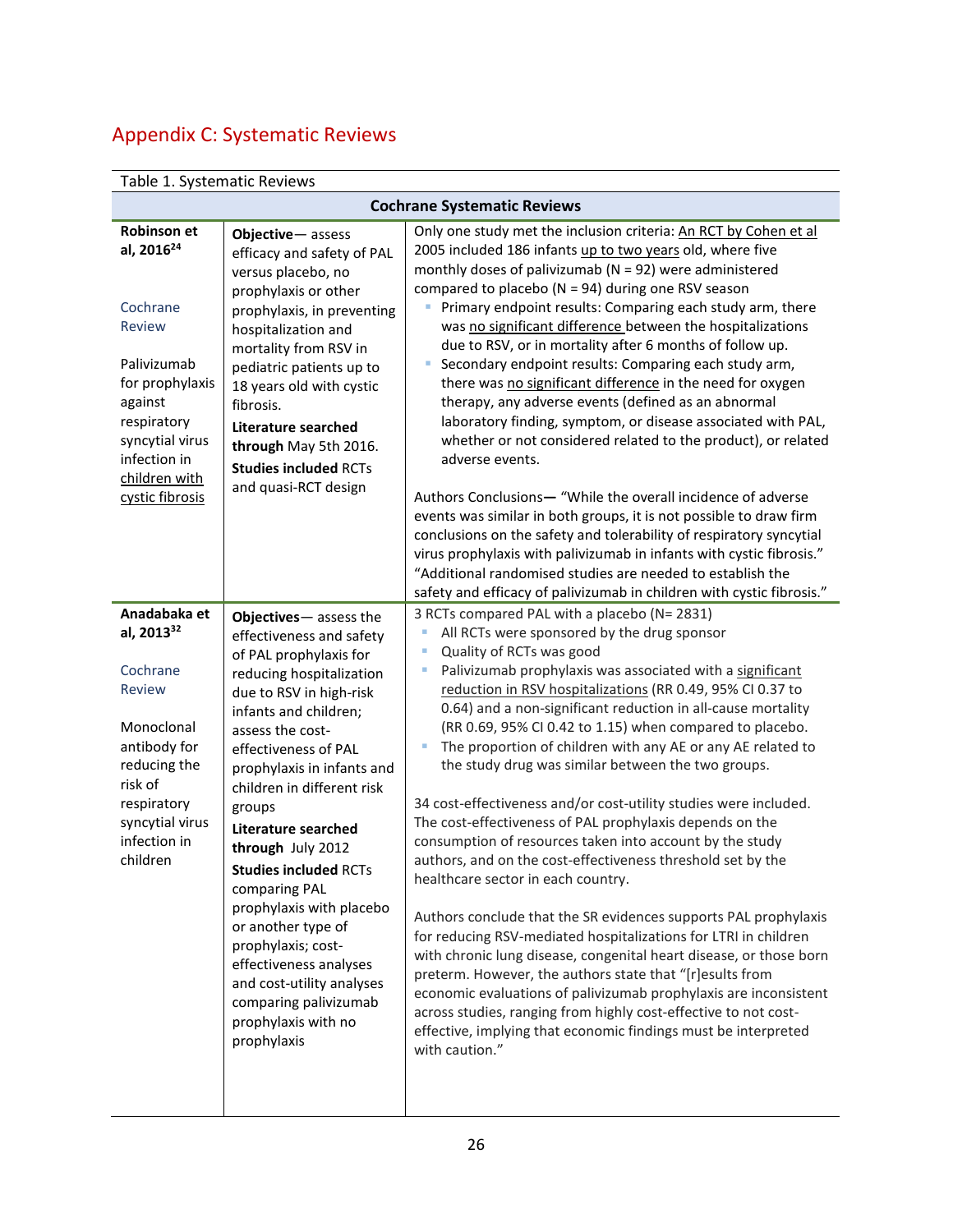|  | Table 1. Systematic Reviews |
|--|-----------------------------|
|--|-----------------------------|

| <b>Other Systematic Reviews</b>                                                                                                                                          |                                                                                                                                                                                                                                                                                                                                                       |                                                                                                                                                                                                                                                                                                                                                                                                                                                                                                                                                                                                                                                                                                                                                                                                                                                                                                                                                                 |  |
|--------------------------------------------------------------------------------------------------------------------------------------------------------------------------|-------------------------------------------------------------------------------------------------------------------------------------------------------------------------------------------------------------------------------------------------------------------------------------------------------------------------------------------------------|-----------------------------------------------------------------------------------------------------------------------------------------------------------------------------------------------------------------------------------------------------------------------------------------------------------------------------------------------------------------------------------------------------------------------------------------------------------------------------------------------------------------------------------------------------------------------------------------------------------------------------------------------------------------------------------------------------------------------------------------------------------------------------------------------------------------------------------------------------------------------------------------------------------------------------------------------------------------|--|
| Kua et al,<br>201726<br>Systematic<br>Review of the<br>Safety and<br>Efficacy of<br>Palivizumab<br>among Infants<br>and Young<br>Children with<br><b>Cystic Fibrosis</b> | Objective-efficacy<br>assessment of PAL<br>prophylaxis in reducing<br>RSV hospitalizations in<br>children with cystic<br>fibrosis younger than 2<br>years old<br><b>Literature searched</b><br>through January 2017 for<br>RCTs, and non-<br>randomized controlled<br>trials (e.g. before and<br>after studies, prospective<br>observational studies, | Studies selected included 10 total: 2 before-and-after studies, 6<br>cohort studies (3 prospective and 3 retrospective), 1 cross-<br>sectional survey, and 1 RCT. 4 of these were in the US (1 RCT<br>[Cohen et al 2005], 2 retrospective studies, 1 prospective study )<br>There are inconsistent findings among observational<br>I.<br>studies with regard to the reduction of RSV<br>hospitalizations in the CF pediatric population. Moreover<br>in some cohort studies, the systematic review authors<br>were not able to determine whether studies adjusted<br>and/or controlled for pertinent known risk factors of RSV<br>infection among treatment groups.<br>The RCT by Cohen et al, did not find a significant<br>ш<br>difference between the PAL and no prophylaxis group<br>for the outcomes of RSV hospitalization, death during 6<br>months of follow up.<br>More well designed RCT studies are need to investigate<br>ш<br>this study question. |  |
| Manikam et<br>al, 2016 <sup>33</sup>                                                                                                                                     | Objective-efficacy<br>assessment for RSV<br>prophylaxis in reducing<br>RSV hospitalizations in<br>children with down<br>syndrome younger than 2<br>years old<br>Literature searched<br>through February 2015<br>for all study types except<br>for case series and case<br>reports                                                                     | Authors identified one prospective cohort study (Yi et al, 2014) <sup>34</sup><br>which included 532 Canadian children < 2 years old with Down's<br>syndrome that were provided palivizumab prophylaxis for 2 RSV<br>seasons. This cohort was compared to 233 Dutch children with<br>Down's syndrome who did not receive immunoprophylaxis.<br>Overall, the palivizumab group had a 3.6-fold reduction in the<br>adjusted risk (adjusted incidence rate ratio 3.63, 95% confidence<br>interval: 1.52-8.67) of RSV-related hospitalizations compared to<br>the untreated group, however, no significant differences were<br>found between treated and untreated children with no risk<br>factors (hemodynamically significant CHD, CLD, multisystem<br>anomalies, prematurity, and insignificant CHD). <sup>34</sup>                                                                                                                                             |  |
| Abbreviations: CF, cystic fibrosis; LRTI, lower respiratory tract infection; PAL, palivizumab; RCT; randomized                                                           |                                                                                                                                                                                                                                                                                                                                                       |                                                                                                                                                                                                                                                                                                                                                                                                                                                                                                                                                                                                                                                                                                                                                                                                                                                                                                                                                                 |  |

controlled trial; RSV, respiratory syncytial virus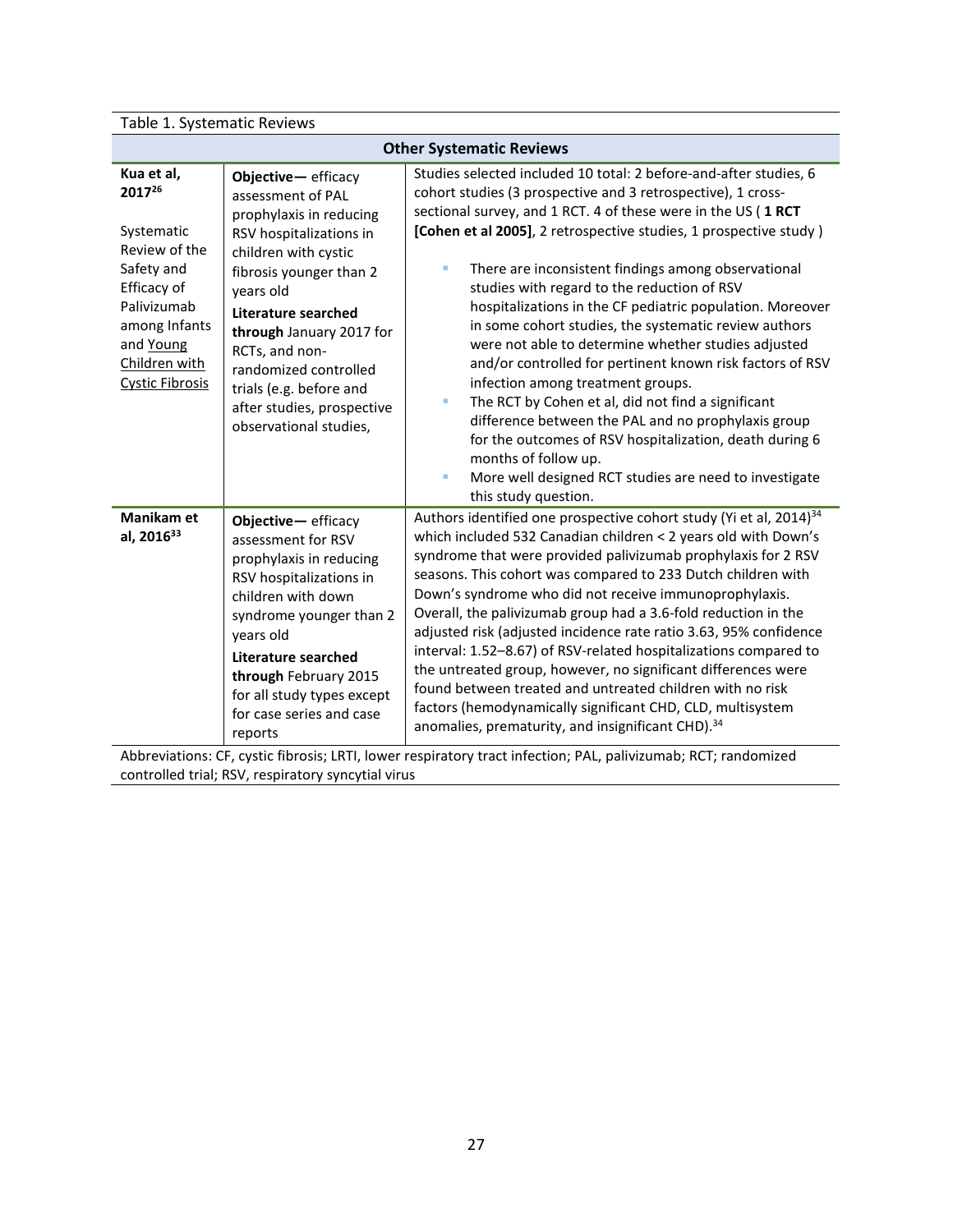## <span id="page-28-0"></span>References

- 1. David W. Kimberlin M, FAAP , Michael T. Brady M, FAAP , Mary Anne Jackson M, FAAP , Sarah S. Long M, FAAP. Section 3: Respiratory Syncyntial Virus. In: *Red Book: American Academy of Pediatrics, 2015 Report of the Committee on Infectious Diseases.* American Academy of Pediatrics; 2015.
- 2. Updated guidance for palivizumab prophylaxis among infants and young children at increased risk of hospitalization for respiratory syncytial virus infection. *Pediatrics.* 2014;134(2):e620-638.
- 3. American Academy of Pediatrics Committee on Infectious Diseases and Bronchiolitis Guidelines Committee. Updated guidance for palivizumab prophylaxis among infants and young children at increased risk of hospitalization for respiratory syncytial virus infection. *Pediatrics.*  2014;134(2):415-420.
- 4. Synagis (palivizumab) injection for intramuscular use [package insert]. Gaithersburg, MD. MedImmune, LLC. Revised May 2017.
- 5. Respiratory Syncytial Virus Infection (RSV): For Healthcare Professionals. Centers for Disease Control and Prevention. Atlanta, GA. [https://www.cdc.gov/rsv/clinical/index.html.](https://www.cdc.gov/rsv/clinical/index.html)
- 6. Kyler KE, McCulloh RJ. Current Concepts in the Evaluation and Management of Bronchiolitis. *Infectious disease clinics of North America.* 2018;32(1):35-45.
- 7. Manzoni P, Figueras-Aloy J, Simoes EAF, et al. Defining the Incidence and Associated Morbidity and Mortality of Severe Respiratory Syncytial Virus Infection Among Children with Chronic Diseases. *Infect Dis Ther.* 2017;6(3):383-411.
- 8. Drysdale SB, Green CA, Sande CJ. Best practice in the prevention and management of paediatric respiratory syncytial virus infection. *Therapeutic advances in infectious disease.* 2016;3(2):63-71.
- 9. Nenna R, Ferrara M, Nicolai A, et al. Viral Load in Infants Hospitalized for Respiratory Syncytial Virus Bronchiolitis Correlates with Recurrent Wheezing at Thirty-Six-Month Follow-Up. *The Pediatric infectious disease journal.* 2015;34(10):1131-1132.
- 10. The National Respiratory and Enteric Virus Surveillance System (NREVSS): Respiratory Syncytial Virus Surveilliance. Centers for Disease Control and Prevention. Atlanta, GA. [https://www.cdc.gov/surveillance/nrevss/rsv/index.html.](https://www.cdc.gov/surveillance/nrevss/rsv/index.html) Accessed February 21, 2018.
- 11. Midgley CM, Haynes AK, Baumgardner JL, et al. Determining the Seasonality of Respiratory Syncytial Virus in the United States: The Impact of Increased Molecular Testing. *The Journal of infectious diseases.* 2017;216(3):345-355.
- 12. Respiratory Syncytial Virus Seasonality -United States, 2014-2017. Morbidity and Mortality Weekly Report (MMWR). January 19, 2018. Centers for Disease Control and Prevention. Atlanta, GA. [https://www.cdc.gov/mmwr/volumes/67/wr/mm6702a4.htm.](https://www.cdc.gov/mmwr/volumes/67/wr/mm6702a4.htm)
- 13. Respiratory Syncytial Virus United States, July 2012–June 2014. Morbidity and Mortality Weekly Report (MMWR). December 5, 2014 / 63(48);1133-1136. [https://www.cdc.gov/mmwr/preview/mmwrhtml/mm6348a3.htm.](https://www.cdc.gov/mmwr/preview/mmwrhtml/mm6348a3.htm) Accessed March 9, 2018.
- 14. Bronchiolitis in children: diagnosis and management. NICE guideline [NG9], Published date June 2015. National Institue for Health and Care Excellence. . [https://www.nice.org.uk/guidance/ng9/chapter/1-Recommendations#management-of](https://www.nice.org.uk/guidance/ng9/chapter/1-Recommendations#management-of-bronchiolitis)[bronchiolitis.](https://www.nice.org.uk/guidance/ng9/chapter/1-Recommendations#management-of-bronchiolitis)
- 15. Ralston SL, Lieberthal AS, Meissner HC, et al. Clinical practice guideline: the diagnosis, management, and prevention of bronchiolitis. *Pediatrics.* 2014;134(5):e1474-1502.
- 16. Ribavirin: drug monograph. 2018 Truven Health Analytics LLC. www.micromedexsolutions.com. Accessed February 26, 2018.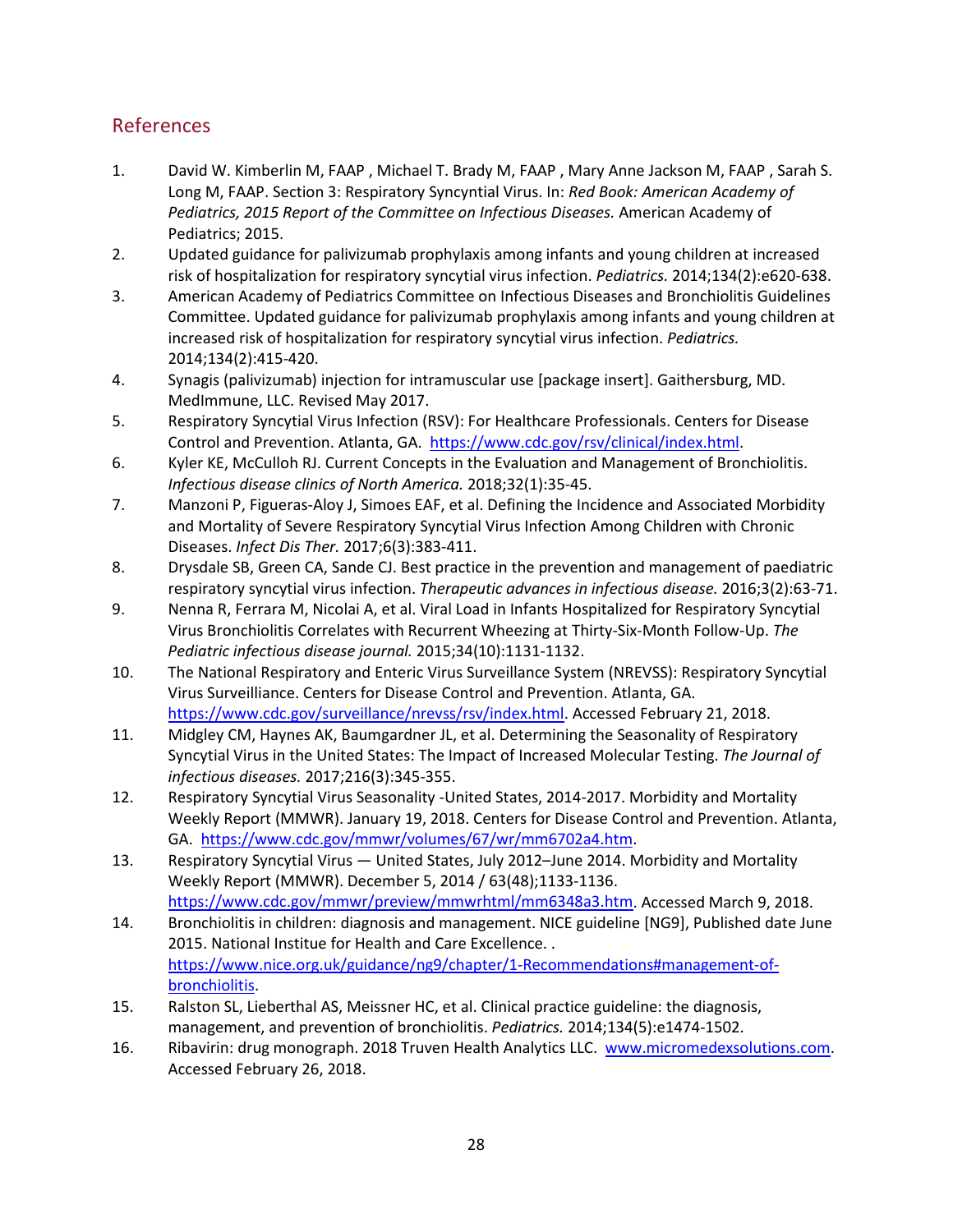- 17. Resch B. Product review on the monoclonal antibody palivizumab for prevention of respiratory syncytial virus infection. *Human vaccines & immunotherapeutics.* 2017;13(9):2138-2149.
- 18. Feltes TF, Cabalka AK, Meissner HC, et al. Palivizumab prophylaxis reduces hospitalization due to respiratory syncytial virus in young children with hemodynamically significant congenital heart disease. *The Journal of pediatrics.* 2003;143(4):532-540.
- 19. Palivizumab, a humanized respiratory syncytial virus monoclonal antibody, reduces hospitalization from respiratory syncytial virus infection in high-risk infants. The IMpact-RSV Study Group. *Pediatrics.* 1998;102(3 Pt 1):531-537.
- 20. Robbie GJ, Zhao L, Mondick J, Losonsky G, Roskos LK. Population pharmacokinetics of palivizumab, a humanized anti- respiratory syncytial virus monoclonal antibody, in adults and children (Antimicrobial Agents and Chemotherapy (2012) 56, 9 (4927-4936)). *Antimicrobial Agents and Chemotherapy.* 2012;56(10):5431.
- 21. Walpert AS, Thomas ID, Lowe MC, Jr., Seckeler MD. RSV prophylaxis guideline changes and outcomes in children with congenital heart disease. *Congenital heart disease.* 2018.
- 22. Tulloh RMR, Medrano-Lopez C, Checchia PA, et al. CHD and respiratory syncytial virus: global expert exchange recommendations. *Cardiology in the young.* 2017;27(8):1504-1521.
- 23. Pignotti MS, Carmela Leo M, Pugi A, et al. Consensus conference on the appropriateness of palivizumab prophylaxis in respiratory syncytial virus disease. *Pediatric Pulmonology.*  2016;51(10):1088-1096.
- 24. Robinson KA, Odelola OA, Saldanha IJ. Palivizumab for prophylaxis against respiratory syncytial virus infection in children with cystic fibrosis. *Cochrane Database of Systematic Reviews.*  2016;2016(7).
- 25. Cohen AH, Boron ML, Dingivan C. Gaithersburg. A phase IV study of the safety of Synagis (Palivizumab) for prophylaxis of respiratory syncytial virus disease in children with cystic fibrosis [abstract]. American Thoracic Society International Conference; May 20–25, 2005; San Diego, CA; A178.
- 26. Kua KP, Lee SWH. Systematic Review of the Safety and Efficacy of Palivizumab among Infants and Young Children with Cystic Fibrosis. *Pharmacotherapy.* 2017;37(6):755-769.
- 27. Torres JP, Tapia LI, Catalan P, De la Maza V, Mejias A. Intravenous palivizumab in respiratory syncytial virus infection after hematopoietic stem cell transplant in children. *Pediatric blood & cancer.* 2017;64(12).
- 28. Chávez-Bueno S, Mejías A, Merryman RA, Ahmad N, Jafri HS, Ramilo O. Intravenous palivizumab and ribavirin combination for respiratory syncytial virus disease in high-risk pediatric patients. *Pediatric Infectious Disease Journal.* 2007;26(12):1089-1093.
- 29. Malley R, DeVincenzo J, Ramilo O, et al. Reduction of respiratory syncytial virus (RSV) in tracheal aspirates in intubated infants by use of humanized monoclonal antibody to RSV F protein. *The Journal of infectious diseases.* 1998;178(6):1555-1561.
- 30. UTAH DEPARTMENT OF HEALTH, PRIOR AUTHORIZATION REQUEST FORM: SYNAGIS (palivizumab). . [https://medicaid.utah.gov/pharmacy/priorauthorization/pdf/Synagis.pdf.](https://medicaid.utah.gov/pharmacy/priorauthorization/pdf/Synagis.pdf) Accessed March 9, 2018.
- 31. Haynes AK, Prill MM, Iwane MK, Gerber SI. Respiratory syncytial virus--United States, July 2012- June 2014. *MMWR Morbidity and mortality weekly report.* 2014;63(48):1133-1136.
- 32. Andabaka T, Nickerson JW, Rojas-Reyes MX, Rueda JD, Bacic Vrca V, Barsic B. Monoclonal antibody for reducing the risk of respiratory syncytial virus infection in children. *The Cochrane database of systematic reviews.* 2013;4:CD006602.
- 33. Manikam L, Reed K, Venekamp RP, et al. Limited evidence on the management of respiratory tract infections in down's syndrome: A systematic review. *Pediatric Infectious Disease Journal.*  2016;35(10):1075-1079.